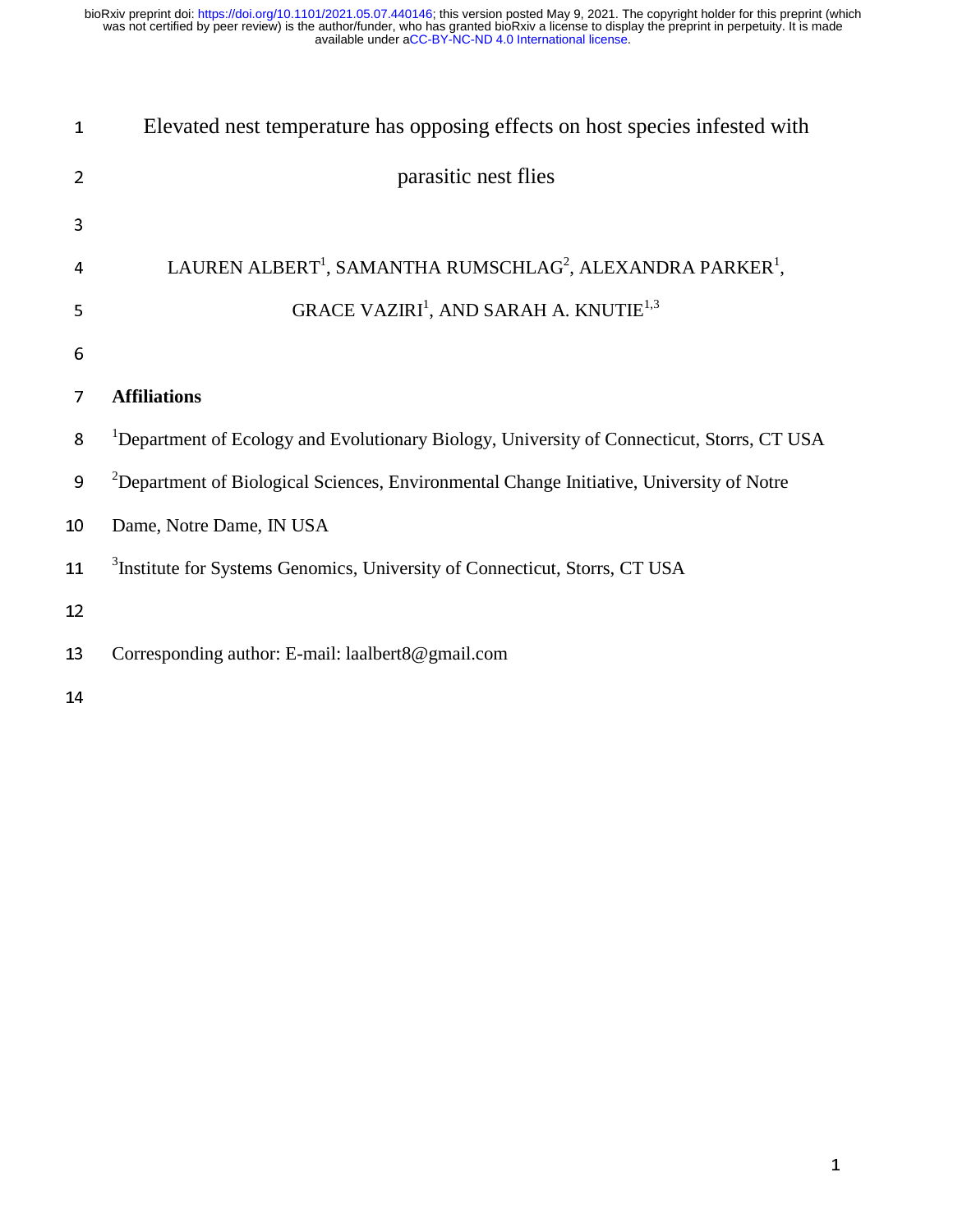### <sup>15</sup>**ABSTRACT**

<sup>16</sup>1. Hosts have developed or evolved defense strategies, including tolerance and resistance, to 17 reduce damage caused by parasites. Environmental factors, such as elevated temperature, can 18 influence the effectiveness of these different host defenses but also can directly affect parasite 19 fitness. Therefore, the net effect of elevated temperature on host-parasite relationships are 20 determined by its direct effects on the host and the parasite. Furthermore, because host species 21 can defend themselves differently against their parasites, the net effect of temperature might 22 differ across each host's interaction with the same parasite. 23 2. Few studies have determined the net effects of temperature on both host defenses and parasites 24 in a multi-host system. To address this gap, we experimentally manipulated temperature and 25 parasite presence in the nests of two host species who defend themselves differently to the same 26 parasitic nest fly (*Protocalliphora sialia*). Specifically, we conducted a factorial experiment by 27 increasing temperature (or not) and removing all parasitic nest flies (or not) in the nests of <sup>28</sup>tolerant eastern bluebirds (*Sialia sialis*) and resistant tree swallows (*Tachycineta bicolor*). We 29 then quantified parasite load in nests and measured nestling body size metrics, blood loss, and 30 survival. 31 3. If temperature predominately affected parasite fitness, then elevated temperature would cause 32 similar directional effects on parasite abundance across species. If temperature has different 33 effects on hosts, then parasite abundance would differ in response to elevated temperature across 34 host species. 35 4. In contrast to previous years, we found that bluebird nests had half as many parasites as

36 compared to swallow nests. Elevated temperature affected parasite abundance differently in each

37 host species. Swallows from heated nests had fewer parasites compared to non-heated nests,

<u>2002: A contract of the contract of the contract of the contract of the contract of the contract of the contract of the contract of the contract of the contract of the contract of the contract of the contract of the contr</u>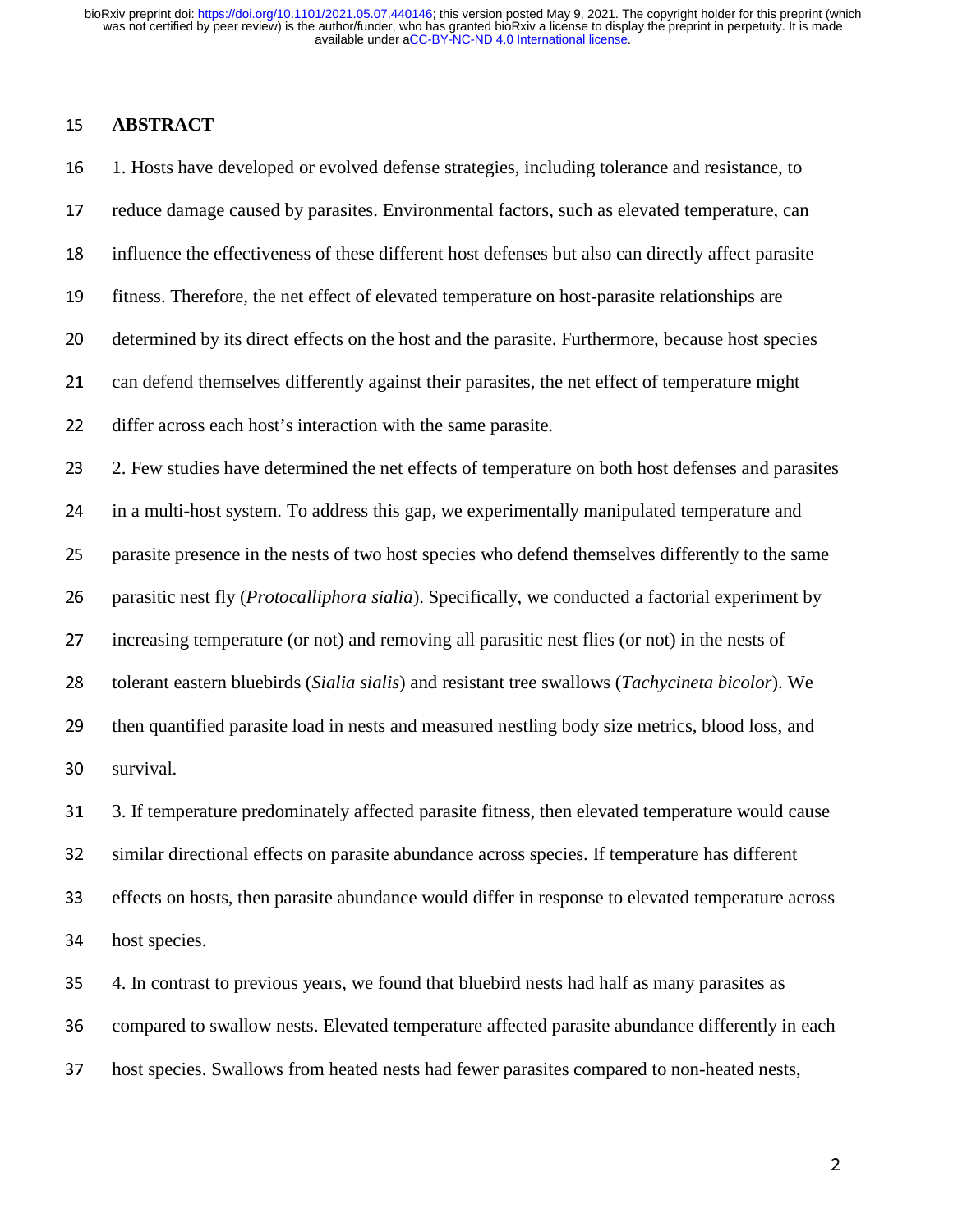- 38 suggesting that they were more resistant to the parasites. Interestingly, swallows from heated
- 39 nests were also more tolerant to the effects of parasites than controls. In contrast, bluebirds from
- 40 heated nests had more parasites and lower body mass compared to controls, suggesting that they
- 41 lost tolerance, and resistance, to the parasites.
- <sup>42</sup>5. Our results suggest that a changing climate could have complex net effects on host-parasite
- 43 interactions, including on host defenses, with implications for host health and parasite survival.

<sup>44</sup>**Keywords: eastern bluebird, ectoparasites, host defenses,** *Protocalliphora sialia***,** 

- <sup>45</sup>**temperature effects, tolerance, tree swallow, resistance.**
- 46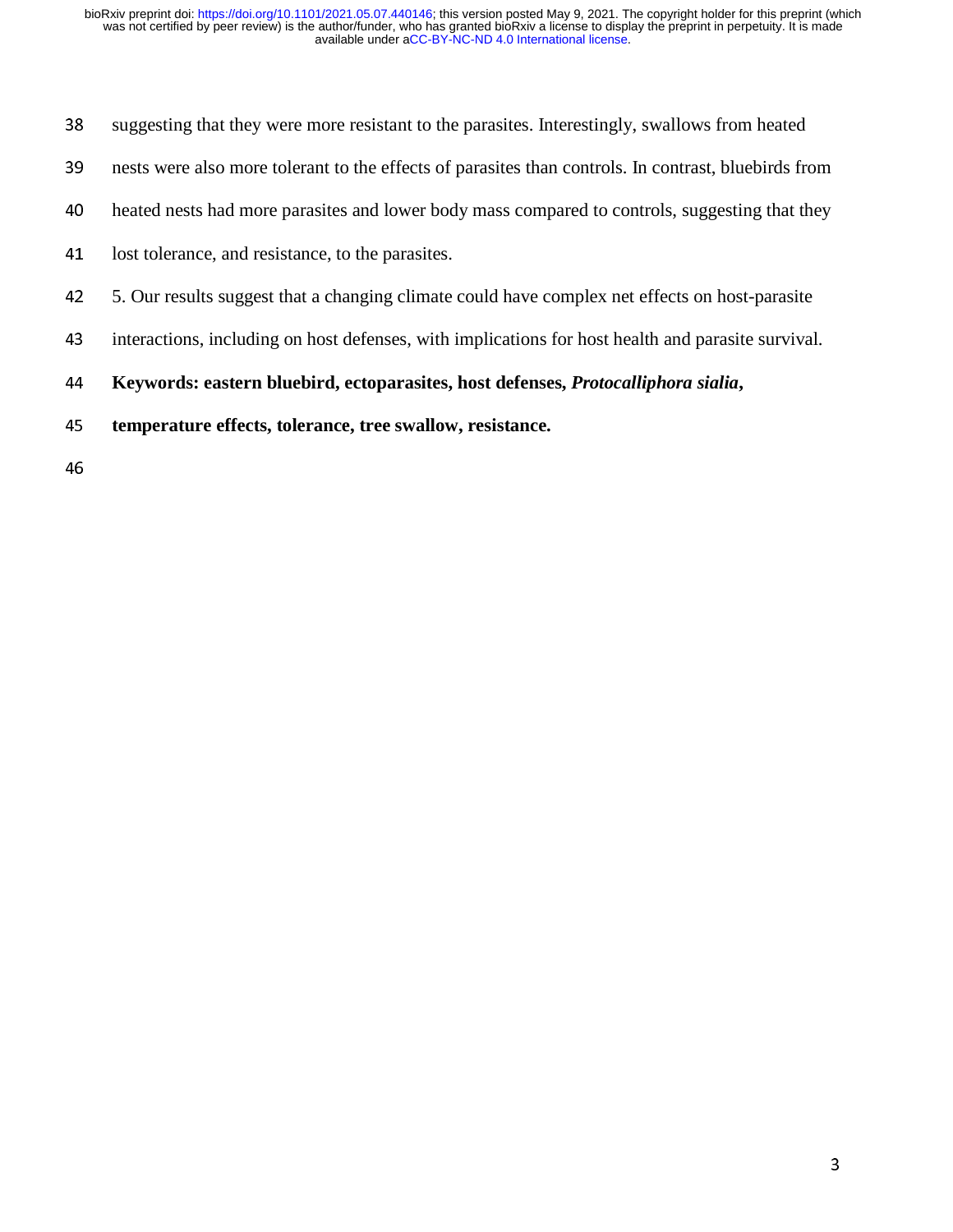#### <sup>47</sup>**1 | INTRODUCTION**

<sup>48</sup>Parasites and pathogens can cause significant damage to their hosts. In turn, hosts have 49 developed or evolved two types of defense strategies to reduce damage. First, hosts can invest in 50 resistance mechanisms, such as immune responses, to reduce parasite damage by reducing 51 parasite fitness (Medzhitov et al., 2012, Råberg et al., 2007). Second, hosts can invest in 52 tolerance mechanisms, such as energy compensation, to reduce parasite damage without 53 reducing parasite fitness (Miller et al., 2006, Medzhitov et al., 2012, Råberg et al., 2007). <sup>54</sup>Although effective host defense mechanisms can increase host fitness when they are parasitized, 55 these defenses can be costly to produce (Read et al., 2008, Roy & Kirchner, 2000). Therefore, 56 host defense strategies can have trade-offs with other factors, such as physiological and 57 behavioral processes, and the outcome of these trade-offs can affect host fitness (Medzhitov et 58 al., 2012). Because the life history of each host is different, the balance between energy invested 59 in defense strategies and challenges to their fitness will likely vary among different host species <sup>60</sup>(Sears et al., 2015, Sorci, 2013). However, few studies have determined the environmental 61 conditions that influence variation in defenses against the same parasitic taxa across host species. <sup>62</sup>Environmental conditions, such as elevated temperatures, can influence the effectiveness 63 of host defenses, including resistance and tolerance (Martin et al., 2010, Beard and Mitchell, <sup>64</sup>1987). For example, previous studies shows that sticklebacks (*Gasterosteus aculeatus*) have a 65 weakened immunological resistance to tapeworm infection as temperatures increase, which leads 66 to an increase in infection risk (Franke et al., 2017, Scharsack et al., 2016). Elevated 67 temperatures could also positively affect host immune response, as in a study on sea fan corals <sup>68</sup>(*Gorgonia ventalina*) for which elevated temperatures increased anti-fungal activity, thereby 69 increasing fungal inhibition (Ward et al., 2007). For hosts that predominately rely on tolerance

de la construcción de la construcción de la construcción de la construcción de la construcción de la construcc<br>A la construcción de la construcción de la construcción de la construcción de la construcción de la construcci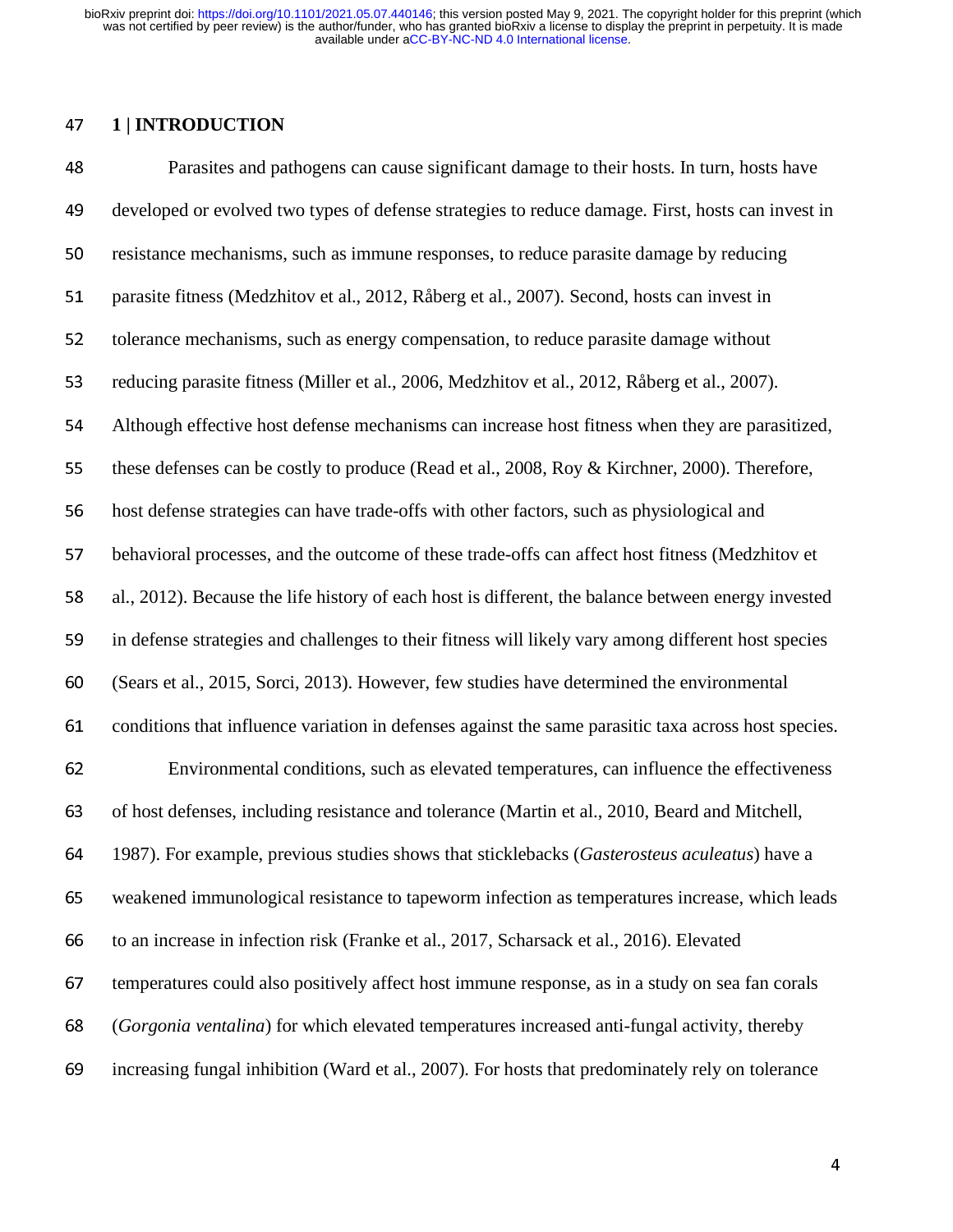70 mechanisms, tolerance to parasitism can become compromised when hosts have to spend energy <sup>71</sup>maintaining homeostasis under temperatures outside of their own optimal thermal range <sup>72</sup>(Greenspan et al., 2017, Cohen et al., 2017). For example, heat stress can cause a loss of 73 tolerance (via decreasing body mass and survival) under higher parasite abundances (Franke et 74 al., 2017).

275 Parasite fitness can also be directly negatively affected by elevated temperatures if 76 temperatures fall outside of a parasite's optimal thermal performance range (Cohen et al., 2017, <sup>77</sup>Scharsack et al., 2016, Shim et al., 2012). Because parasites and hosts can have different optimal <sup>78</sup>thermal ranges in which they best perform, elevated temperatures could concurrently affect the 79 host and parasite differently, thereby shifting the dynamics of the interaction (i.e., "thermal") 80 mismatch hypothesis", Cohen et al., 2017). A hosts' balance between defense strategies and a 81 parasites' response to these host defenses creates an intersection in how elevated temperatures 82 will have influence throughout the host-parasite relationship. Because of the complexity of 83 temperature effects on host-parasite interactions, experimental studies are needed to further 84 understand the net consequences of changing temperatures on multi-host-parasite interactions. 85 Box-nesting birds, such as tree swallows (*Tachycineta bicolor*) and eastern bluebirds <sup>86</sup>(*Sialia sialis*)*,* and their parasitic nest flies (*Protocalliphora sialia)* are an ideal system to study 87 the effect of elevated temperature on multi-host-parasite interactions. Adult *P. siala* are non-88 parasitic but lay their eggs in the nests of birds soon after nestlings hatch and the larvae then feed 89 non-subcutaneously on the blood of nestlings (Boyd, 1951). The host species differ in their 90 defenses against *P. sialia* (Grab et al., 2019). Tree swallows are resistant to *P. sialia* because 91 they mount an effective immune response that decreases parasite abundance in nests. In contrast,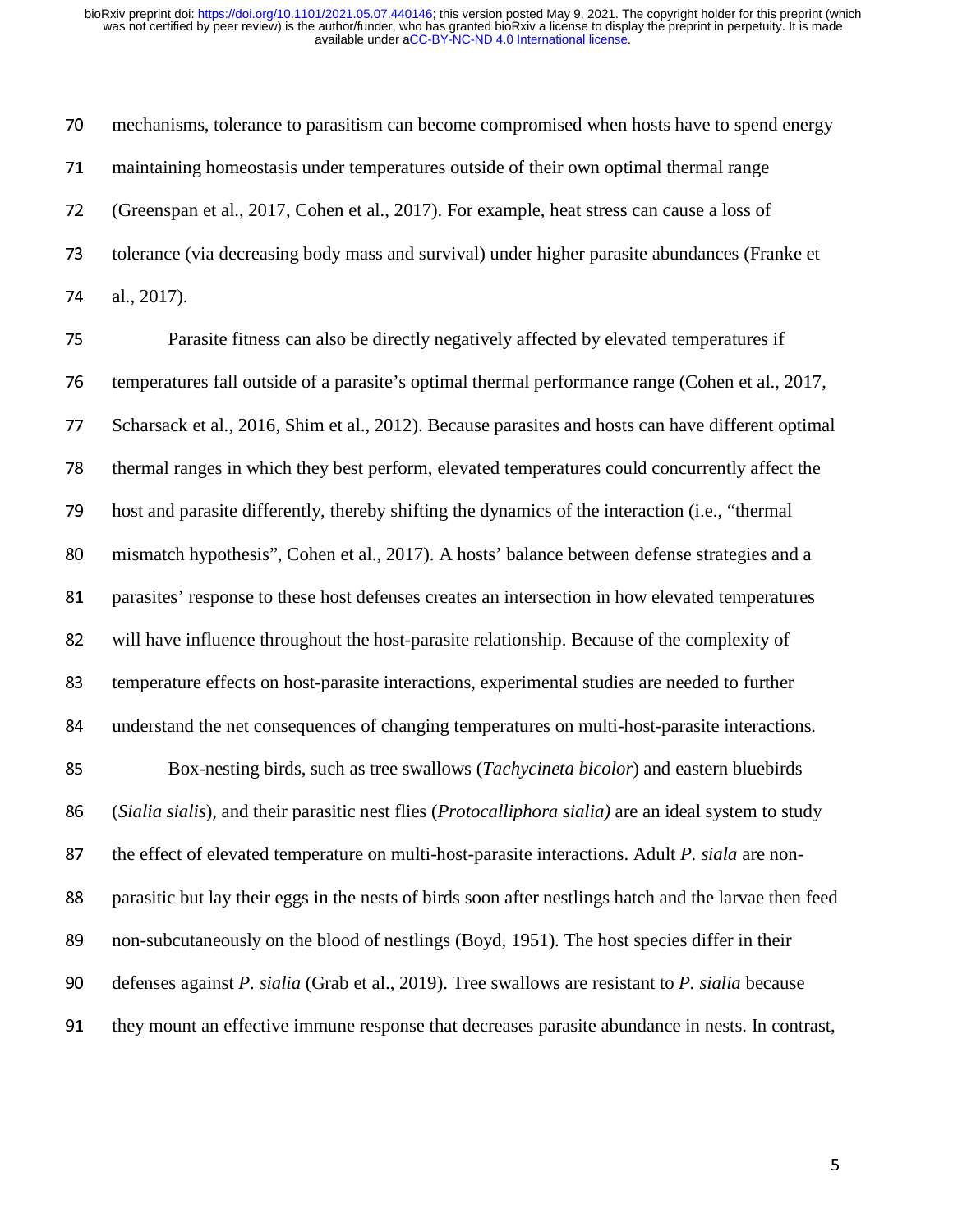92 bluebirds are more tolerant to *P. sialia* because they do not mount an effective immune response 93 and, on average, have twice as many parasites compared to swallows (Grab et al., 2019).

94 The goal of our study was to determine the effect of elevated temperature on parasitic 95 nest fly abundance and whether interactions between parasite and nest temperature might affect 96 the health of tree swallow and eastern bluebird nestlings. We experimentally elevated nest 97 temperature (hereon, heated) or not (hereon, non-heated) and manipulated parasite presence by 98 removing all parasites (hereon, non-parasitized treatment) or allowing for natural parasitism <sup>99</sup>(hereon, parasitized treatment). We then quantified parasite abundance and parasite density <sup>100</sup>(number of parasites per gram of nestling) to account for difference in host body size. We also 101 measured nestling body size metrics (body mass, tarsus length, first primary feather length) and 102 hemoglobin levels (proxy of blood loss to parasitism) when nestlings were 9-10 days old, and 103 nestling survival (fledging success).

<sup>104</sup>We predicted that if nest temperature impacted parasite fitness directly, then parasite 105 abundance would be similar in response to elevated nest temperatures for both species. For 106 example, since heat can negatively affect parasite fitness (Dawson, Hillen, et al., 2005, Castaño-107 Vázquez et al., 2018), we expected that the heat treatment would decrease parasite abundance in 108 all nests, regardless of host species and host defense. Nest temperature could also influence the 109 effectiveness of host defenses, which could then indirectly affect parasite abundance. If nest 110 temperature influences host defenses, we predicted the effect of heat treatment on parasite 111 abundance would differ between resistant swallows and tolerant bluebirds. Elevated 112 temperatures can cause heat stress in developing nestlings (Salaberria et al., 2014, Rodriguez  $\&$ 113 Barba, 2016, Andreasson et al., 2017), which could affect the defense against parasites. Heat-114 stressed swallow nestlings might lose their ability to immunologically resist parasites, and

 $\overline{\phantom{a}}$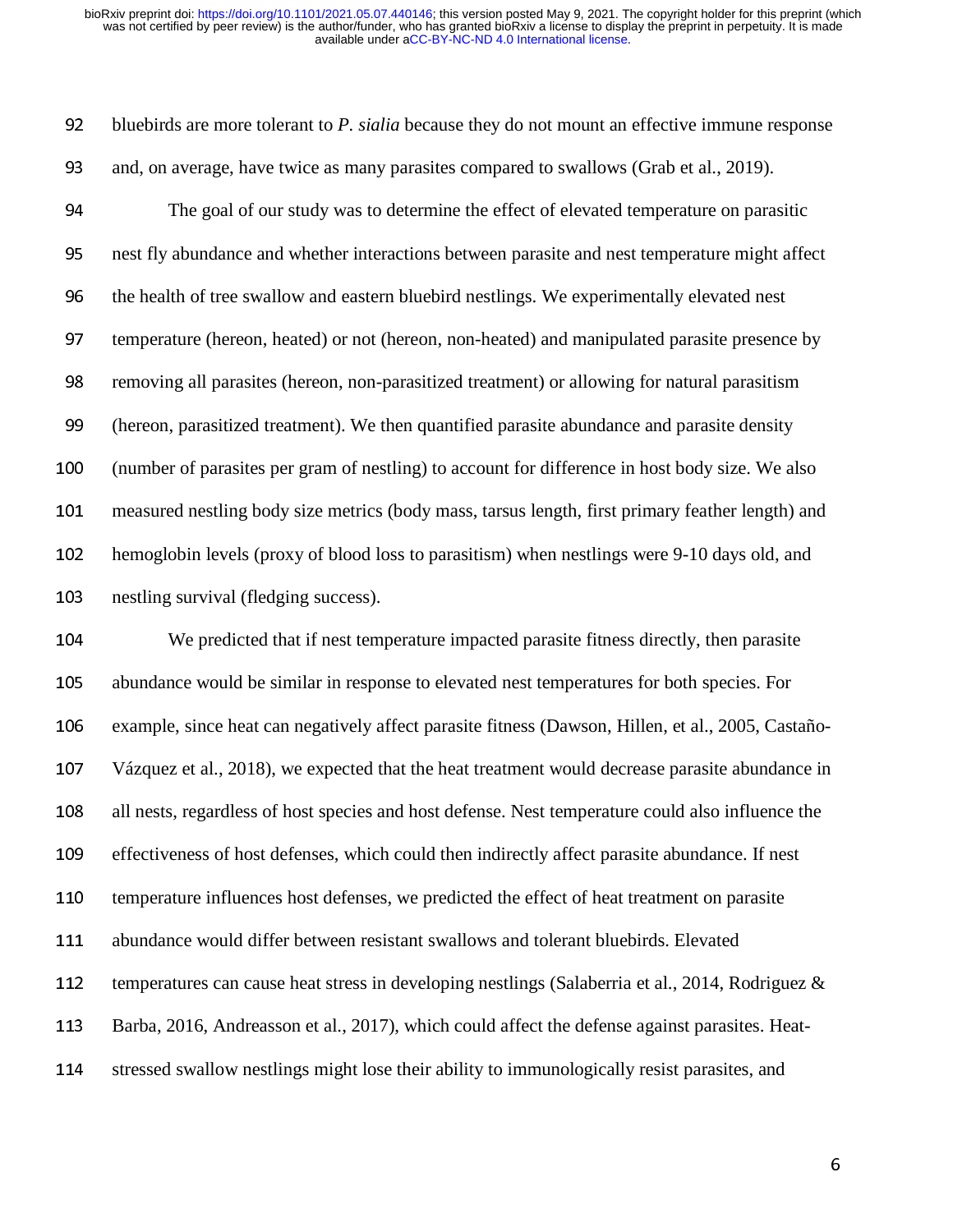| 115               | therefore might have higher parasite abundances than non-heat stressed swallows. Consequently,      |
|-------------------|-----------------------------------------------------------------------------------------------------|
| 116               | heated, parasitized swallow nestlings might have poor body condition (body mass, size and           |
| 117               | survival) compared to swallows from non-heated nests. Because bluebirds are generally tolerant      |
| 118               | to parasites and therefore do not affect parasite fitness with an immune defense, we predict that   |
| 119               | bluebird nestlings likely will have similar parasite abundance across temperature treatments        |
| 120               | independent of the possible direct effects of heat treatment on parasites. However, heat stress     |
| 121               | might reduce tolerance to the parasite and therefore heated, parasitized bluebird nestlings are     |
| 122               | predicted to be in worse condition compared to bluebirds from all other treatments. Overall,        |
| 123               | understanding the causal effects of elevated temperatures on host-parasite interactions is          |
| 124               | important because temperature is proposed to be one of the most important environmental factors     |
| 125               | affecting disease (Studer et al., 2010).                                                            |
| 126               |                                                                                                     |
|                   |                                                                                                     |
|                   | 2   MATERIAL AND METHODS                                                                            |
|                   | 2.1   Study system                                                                                  |
| 127<br>128<br>129 | Our study was conducted from May to August 2018 in northern Minnesota near the                      |
| 130               | University of Minnesota Itasca Biological Station and Laboratories (47°13'33"N, -95°11'42"W)        |
| 131               | in Clearwater and Hubbard Counties. In 2018, approximately 170 nest boxes were established          |
| 132               | haphazardly on the properties of landowners and within Itasca State Park. Tree swallows and         |
| 133               | eastern bluebirds are abundant in the area and nest readily in artificial cavities. Protocalliphora |

- 135 site (Grab et al., 2019). Tree swallow clutch size ranges from one to nine eggs, which are
- 136 incubated for 13-14 days, and nestlings spend an average of 20 days in the nest (Grab et al.,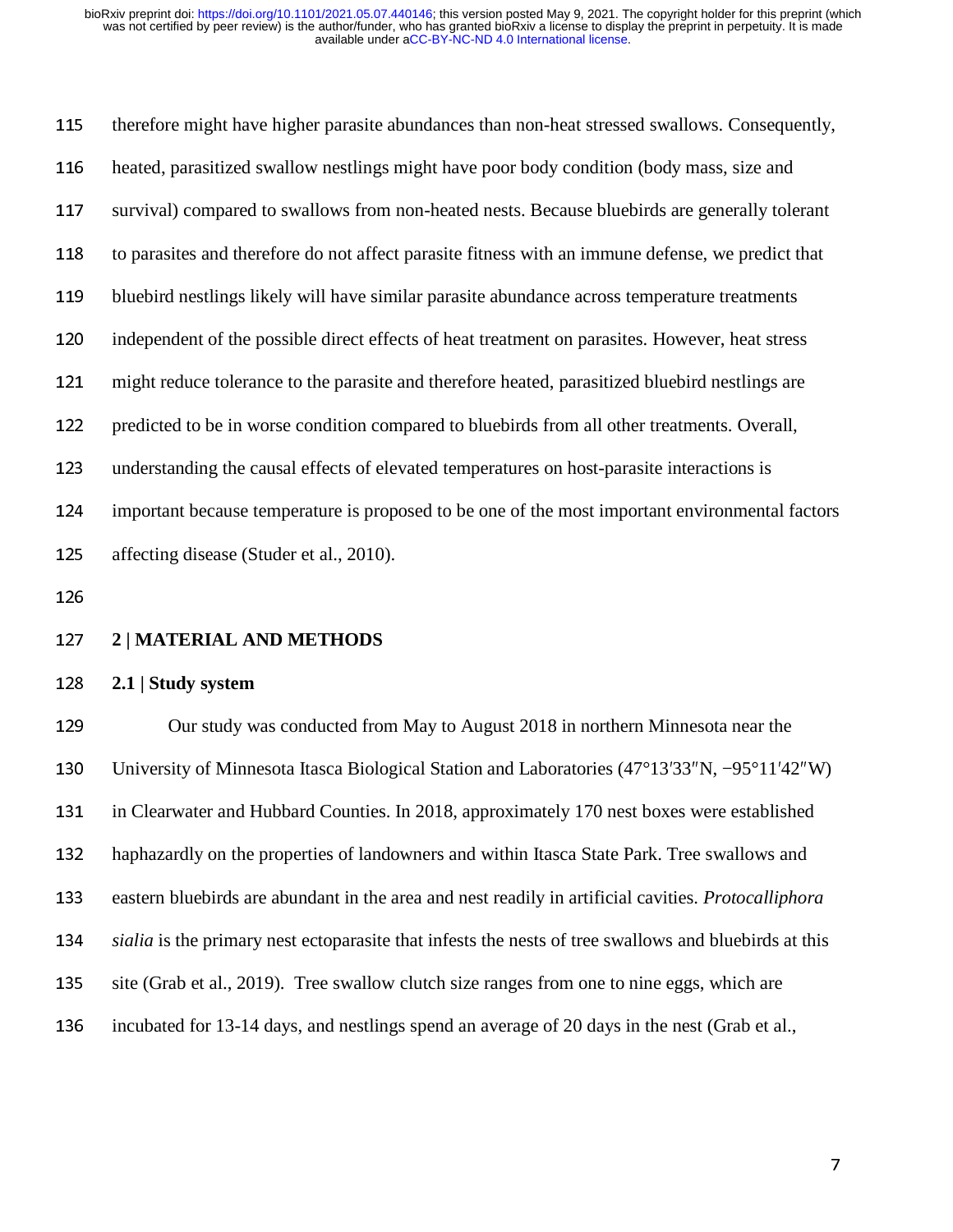137 2019). Bluebird clutch size ranges from one to seven eggs, which are incubated for 13-14 days 138 and nestlings spend an average of 18.8 days in the nest (Gowaty & Plissner, 2015).

139

## <sup>140</sup>**2.2 | Experimental manipulation of parasites and temperature**

141 Nest boxes were checked once a week for evidence of nesting activity (i.e. nest 142 construction). Once eggs were found, lay date was determined, and then nests were checked 143 every other day until the eggs hatched. During the nestling stage, we conducted a two-by-two 144 factorial experiment by manipulating parasite presence (parasites or no parasites) and nest 145 temperature (heat or no heat). At hatching, the nestlings and the top liner of the nests were 146 removed for the parasite treatment. For the control treatment, nests were treated with sterile 147 water to allow for natural parasitism (parasitized). For the experimental treatment, nests were 148 treated with a 1% permethrin solution to remove all parasities (non-parasitized; Permectrin II) 149 (Knutie et al., 2016, DeSimone et al., 2018). Parasite treatment for each species was initially 150 determined by a coin flip, and all subsequent nests were alternately assigned to a treatment. 151 For the heat treatment, we used a metal spatula to lift nest material from the bottom of the 152 box and placed a fresh UniHeat 72+ Hour heat pack (heated) or an exhausted heat pack (non-153 heated) in the open space (Fig. S1). The packs contained a mixture of charcoal, iron powder, 154 vermiculite, salt, sawdust, and moisture, and produced elevated temperatures between  $35-40^{\circ}$ C 155 for two days when exposed to the air (Dawson, Hillen, et al., 2005). Nest boxes were revisited 156 every two days to replace active heat packs so that nest boxes continually had elevated 157 temperatures while nestlings were 0 to10 days old, or to lift nest material with a metal spatula to <sup>158</sup>cause similar disturbance in control nests. Heat packs were always checked for parasites before 159 they were removed; any parasites that were on the heat pack were returned to the nest. To record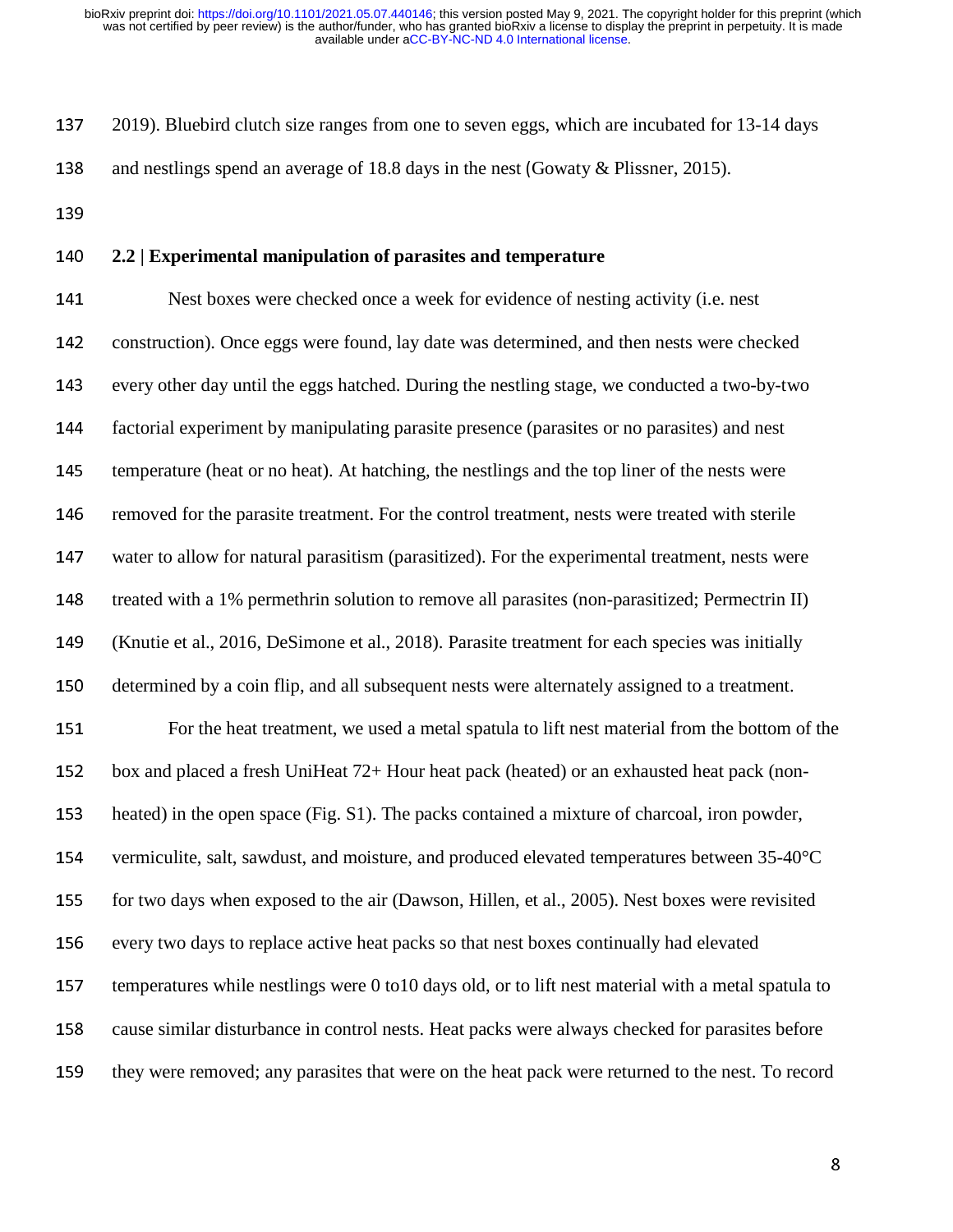| 160 | internal nest temperature a data logger (Thermochron iButton DS1921G, Dallas Semiconductor,             |
|-----|---------------------------------------------------------------------------------------------------------|
| 161 | USA) was placed under the nest liner in 17 bluebird nests. Data loggers were programmed to              |
| 162 | record internal nest temperature once every hour from day of treatment until nests were                 |
| 163 | collected. Heat treatment for each species was initially determined by a coin flip and all              |
| 164 | subsequent nests were alternately assigned to a treatment.                                              |
| 165 |                                                                                                         |
| 166 | 2.3   Nestling growth metrics and survival                                                              |
| 167 | At hatching, nestlings were weighed to the nearest 0.1g using a portable digital scale                  |
| 168 | balance (Ohaus CL2000). Nests were revisited when nestlings were between 9-10 days old to               |
| 169 | take new weight measurements and to measure tarsus length (to the 0.01mm), bill length                  |
| 170 | $(0.01$ mm), and first primary feather length $(0.01$ mm) using analog dial calipers from Avinet.       |
| 171 | Nestlings were also banded at approximately 10 days old with a uniquely numbered Fisheries              |
| 172 | and Wildlife metal band (Master's banding #23623). When nestlings were approximately 15                 |
| 173 | days old, the boxes were checked every other day from a distance (to prevent pre-mature                 |
| 174 | fledging) and the age of fledging or death was recorded.                                                |
| 175 |                                                                                                         |
| 176 | 2.4   Blood collection and hemoglobin levels                                                            |
| 177 | When nestlings were 9-10 days old, a small blood sample $\left(\sim 20 \mu L\right)$ was collected from |
| 178 | the brachial vein of a subset of nestlings using a 30-gauge sterile needle. Hemoglobin levels           |
| 179 | $(g/dl)$ were then quantified from the whole blood using a HemoCue® HB +201 portable                    |
| 180 | analyzer.                                                                                               |
| 181 |                                                                                                         |
| 182 |                                                                                                         |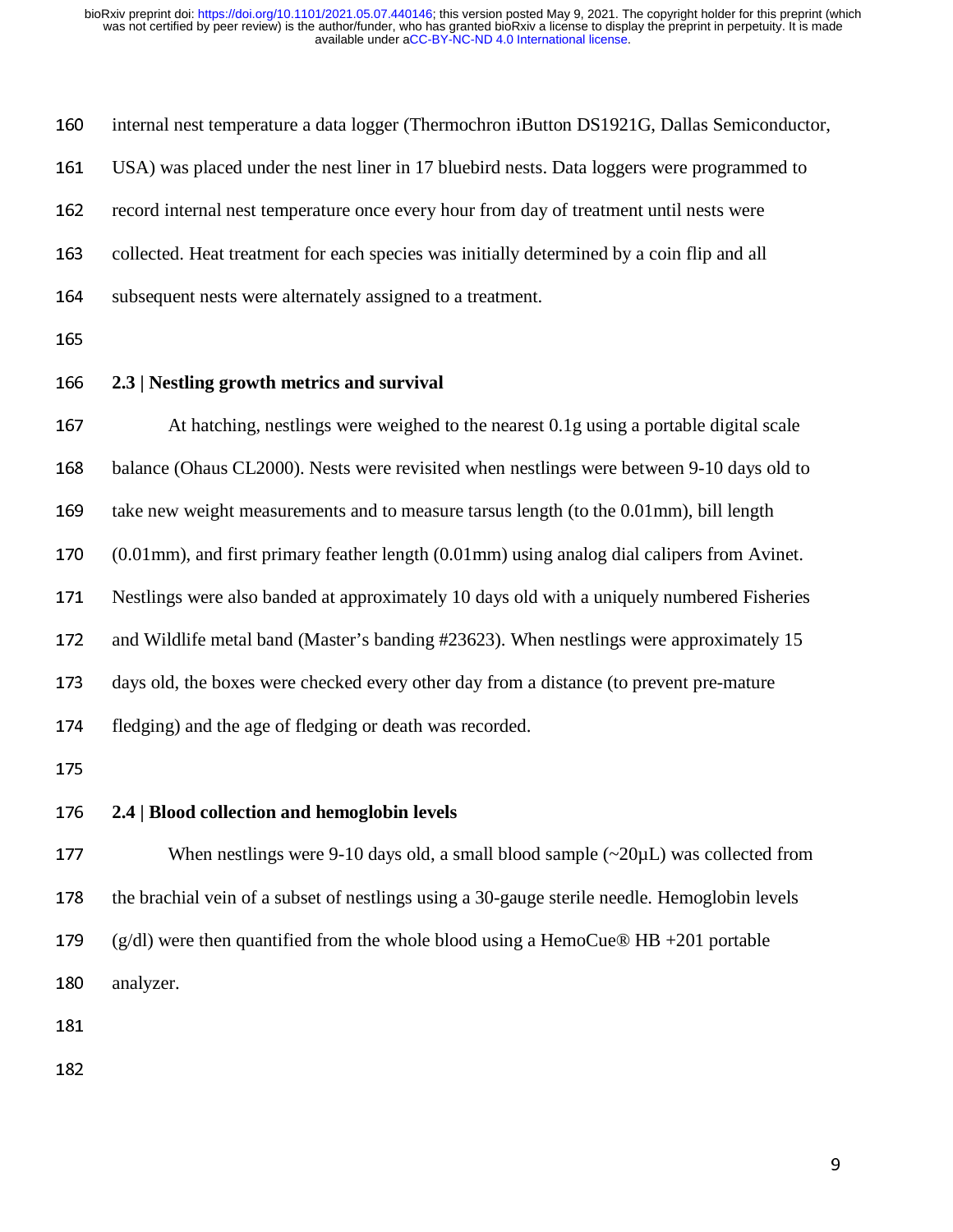### <sup>183</sup>**2.5 | Quantifying parasite abundance**

<sup>184</sup>When nests were empty, they were carefully removed, along with the heat packs and 185 iButton, from the nest box and stored in a gallon-sized, labeled plastic bag. Nest material was 186 then dissected over trays lined with a white piece of paper. All *P. sialia* larvae  $(1^{st}, 2^{nd},$  and  $3^{rd}$ 187 instars), pupae, and pupal cases were counted to determine total parasite abundance for each 188 nest. The length and width (0.01 mm) of up to ten pupae were haphazardly selected and 189 measured with digital calipers. These measurements were used to calculate pupal volume ( $V =$ 190  $\pi$ <sup>\*</sup>[0.5<sup>\*</sup>width]<sup>2\*</sup>length). Larvae and pupae were reared to adulthood to confirm that they were *P*. <sup>191</sup>*sialia*.

192

#### <sup>193</sup>**2.6 | Statistical Analyses**

<sup>194</sup>To confirm that heat treatment effectively increased temperatures in bluebird nests, we <sup>195</sup>modeled nest temperature over 24 hours in heated and non-heated nests using a general additive 196 mixed model (GAMM) with the gamm function in the mgcv package in R. In this model, the 197 response was nest temperature measured every hour. The predictors included heat treatment and 198 smoothed term of time in hours. The effect of time on nest temperature was allowed to vary 199 according to heat treatment. We accounted for the non-independence of temperature observations 200 within nests and dates by including random intercept terms for nest and date. Temperature data 201 collected from tree swallow nests were excluded because only three nests had sufficient data. <sup>202</sup>To determine the effect of temperature treatment on parasite load within nests, we 203 examined parasite abundance and parasite density. Parasite abundance was the total number of *P*. <sup>204</sup>*sialia* larvae, pupae, and pupal cases counted within each nest. Parasite density was the number 205 of parasites per gram of nestling mass, calculated as parasite abundance divided by the total mass

 $10<sub>10</sub>$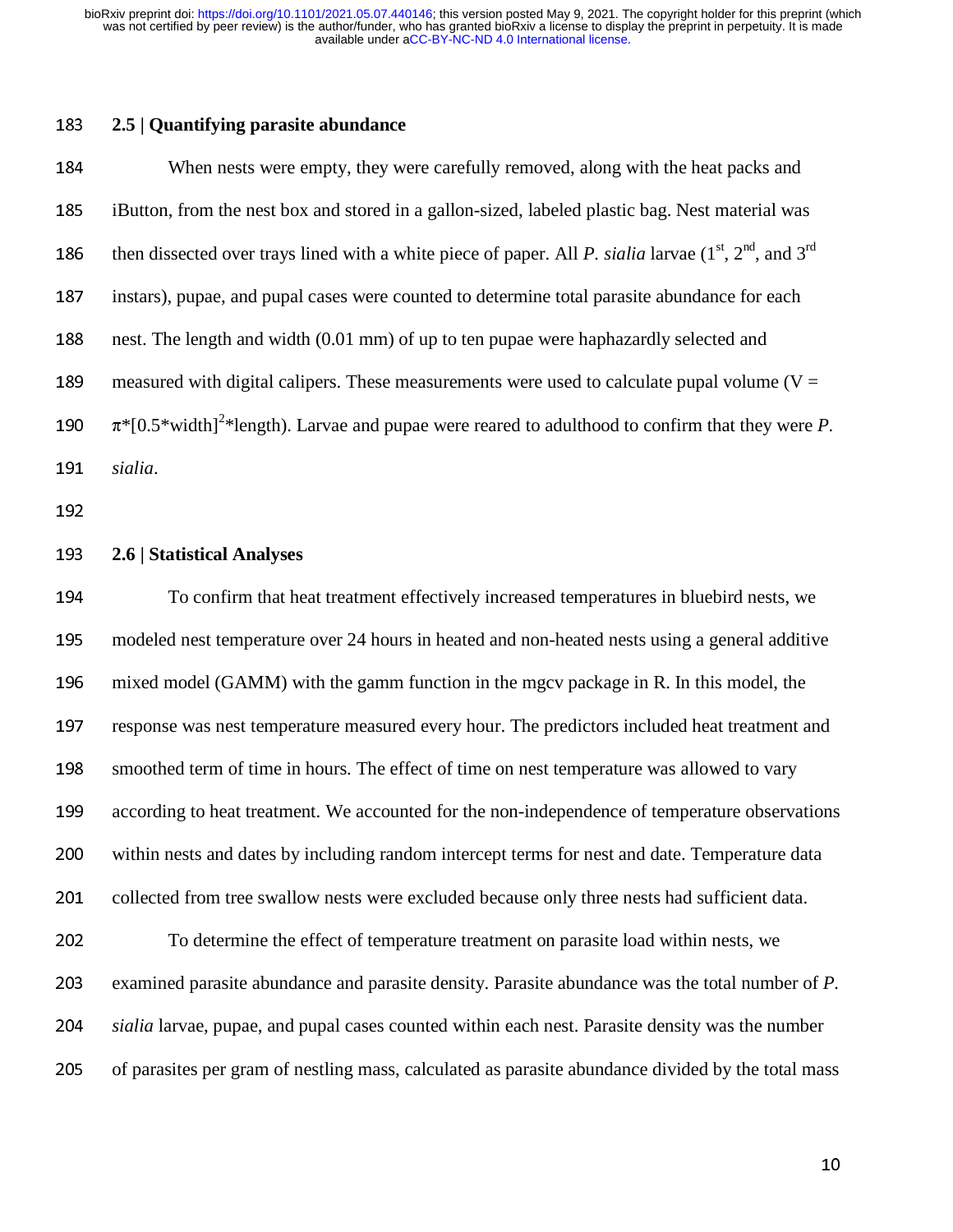206 of nestlings within a nest. To evaluate how the effect of heat treatment on parasite abundance 207 differed across bird species, we used a generalized linear model with a Poisson error distribution. <sup>208</sup>The response was parasite abundance, and the predictors were heat treatment, bird species, and 209 the interaction of heat treatment and bird species. To evaluate how the effect of heat treatment on 210 parasite load differed across bird species, regardless of the differences in body size of the two 211 species, we used a linear model with parasite density as the response, and heat treatment, bird 212 species, and the interaction of heat treatment and bird species as the predictors. Both of these 213 models examining parasite load also included two covariates, log-transformed nest mass and day 214 the first egg within a nest hatched. In addition, these models excluded observations from the non-215 parasitized treatment since no parasites were found in the nests. To determine if heat treatment 216 influenced the size of pupae within nests across bird species, we used a linear mixed effect 217 model with pupal size, calculated as cylindrical volume, as the response and heat treatment, bird 218 species, and the interaction of heat treatment and bird species as predictors. The model also 219 included a covariate of parasite abundance, to account for the intraspecific competition among 220 parasites which might also affect size.

221 To examine the effects of parasite and heat treatments on the fledging success of bluebird 222 and swallow nestlings, we used two logistic regressions, one model for each species. In each <sup>223</sup>model, the response was proportion of nestlings that successfully fledged (number of nestlings 224 that survived to the end of the observation period, number of nestlings that died), and the 225 predictors were heat treatment, parasite treatment, and the interaction of heat and parasite 226 treatments. Both of these models examining fledging success also included two covariates, log-227 transformed nest mass and day first egg within a nest hatched.

the contract of the contract of the contract of the contract of the contract of the contract of the contract o<br>The contract of the contract of the contract of the contract of the contract of the contract of the contract o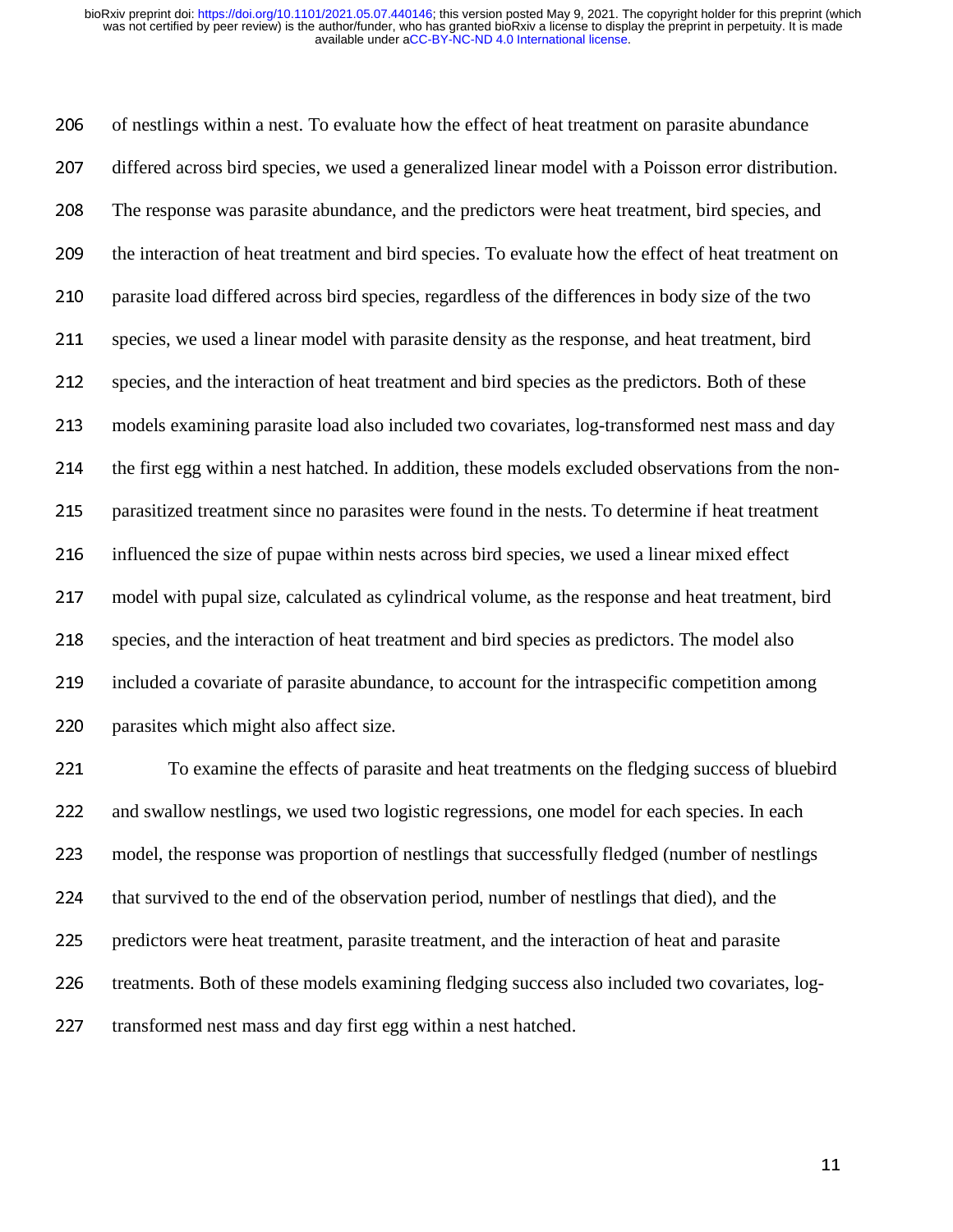228 To test for the effects of heat and parasite treatments on growth of bluebirds and 229 swallows, we completed two permutational analysis of variance (PERMANOVA) models, one <sup>230</sup>model for each species. For each model, the response was a resemblance matrix constructed with <sup>231</sup>Euclidean distances of normalized values of average nestling mass, average bill length, average 232 tarsus length, and average first primary feather length of birds within nests, and the predictors <sup>233</sup>were heat treatment, parasite treatment, and the interaction of heat and parasite treatments. Both 234 of these models also included two covariates, log-transformed nest mass and day first egg within 235 a nest hatched. We evaluated 9999 permutations using residuals under a reduced model and 236 examined test statistics associated with Type I sums of squares to determine if there were any 237 effect of treatments after accounting for the effects of the two covariates. To visualize the results 238 of the PERMANOVA, we used distance-based redundancy analysis (dbRDA). The dbRDA was 239 based on an appropriate resemblance matrix as previously described. The underlying predictors <sup>240</sup>were parasite and heat treatments (as categorical variables) and log-transformed nest mass and 241 day the first egg within a nest hatched (as continuous variables). In the dbRDA plot, we show the 242 centroid values for the four experimental treatments. Ellipses surrounding points represent 95% 243 confidence intervals of groups based on standard errors and were made using the ordiellipse 244 function in the '*vegan*' package in R. PERMANOVA models and the dbRDA were completed 245 using PERMANOVA+ for PRIMER version 7 (PRIMER-E Ltd, Plymouth, UK). For ease of 246 visualization of the dbRDA point and vector plots, data from PERMANOVA+ for PRIMER 247 were exported, and plots were made using '*ggplot2*' package in R.

248 We followed significant results from PERMANOVA models with univariate tests to 249 evaluate which endpoints drove the multivariate effect. Univariate tests were linear mixed effects 250 models with individual birds' body mass, bill length, tarsus length, or first primary length as the

 $12$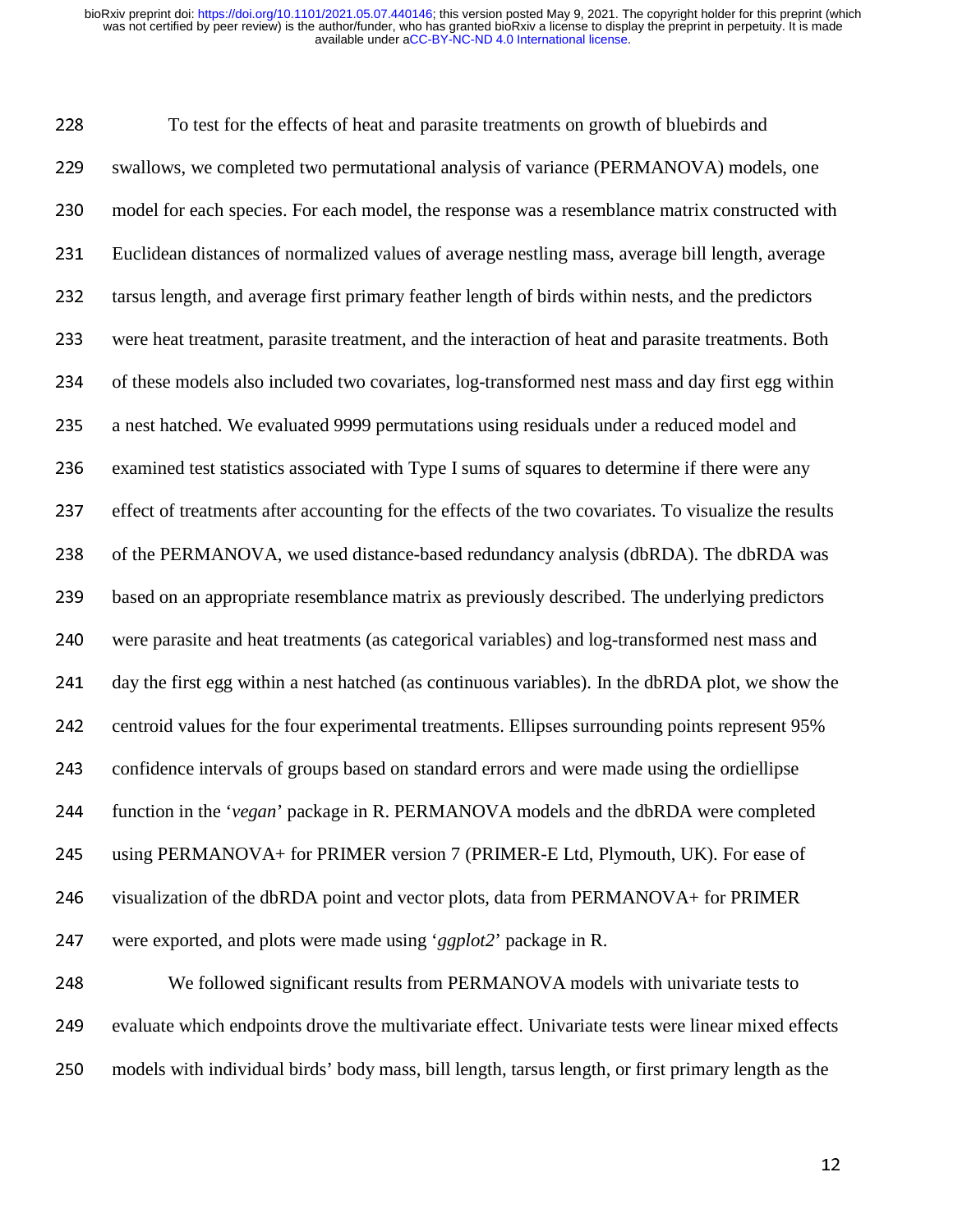251 response, and heat treatment, parasite treatment, and the interaction of heat and parasite 252 treatments as the predictors. All univariate models also included two covariates, log-transformed 253 nest mass and day the first egg within a nest hatched, and a random intercept term of nest ID. 254 To test for the effects of heat and parasite treatments on blood loss for bluebirds and 255 swallows, we used two linear models, one for each species. For each model the response was 256 hemoglobin level of a single bird within a nest, and the predictors were heat treatment, parasite 257 treatment, and the interaction of heat and parasite treatments. In addition, the models included a 258 single covariate, mass of individual birds. To examine how parasite abundance contributed to 259 these patterns, we used two additional linear models, one for each species. The form of the 260 models was identical to those previously described, except the model included parasite 261 abundance as a predictor instead of parasite treatment. For all univariate models, test statistics 262 associated with Type III sums of squares were evaluated. All univariate models and figures were 263 conducted in R version 3.6.1.

264

<sup>265</sup>**3 | RESULTS** 

#### <sup>266</sup>**3.1 | Effect of temperature treatment on parasite load**

267 In bluebird nests, heated nests had increased nest temperature compared to nests that 268 were non-heated ( $t = -2.863$ ,  $P = 0.004$ , Fig. 1). Treating nests with permethrin was effective at 269 eliminating parasites within nests for both species; no parasites were found in any nests treated 270 with permethrin. Parasite abundance varied according to heat treatment, bird species, and the 271 interaction of heat treatment and bird species (Table S1). For non-heated nests, parasite 272 abundance was greater in swallow nests compared to bluebird nests, but for heated nests, parasite 273 abundance was greater in bluebird nests compared to swallow nests (Fig. 2A). Accounting for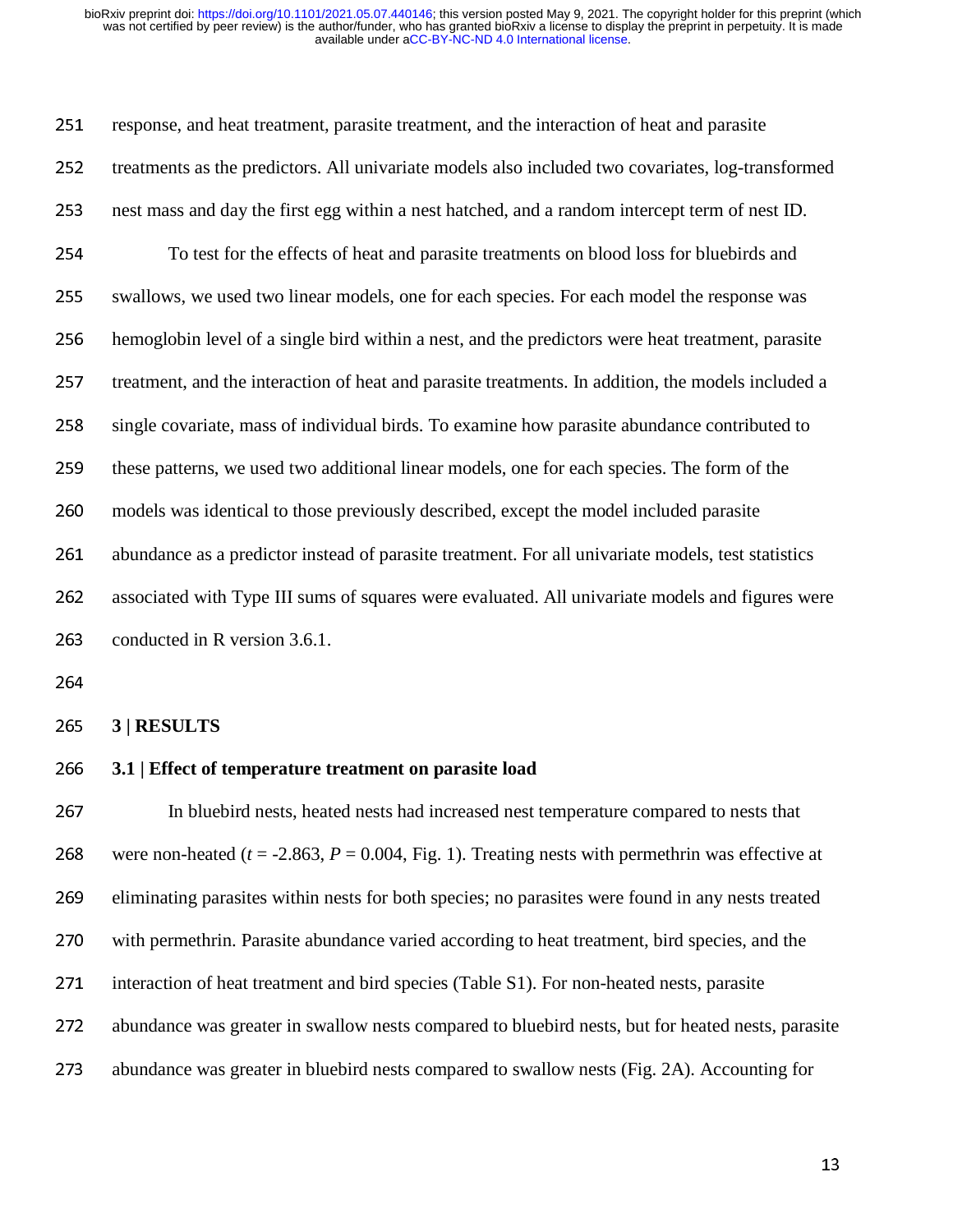| 274 | the difference in the mass of the birds according to species, parasite density was driven by bird    |
|-----|------------------------------------------------------------------------------------------------------|
| 275 | species and the interaction between heat treatment and bird species, but not the main effect of      |
| 276 | heat treatment (Table S1). Similar to the effects on parasite abundance, in non-heated nests         |
| 277 | parasite density was still greater in nests with tree swallows compared to nests with bluebirds      |
| 278 | (Fig. 2B). However, in heated nests, parasite densities were similar between bluebird and tree       |
| 279 | swallow nests (Fig. 2B). Size of parasite pupae was not influenced by heat treatment, bird           |
| 280 | species, or the interaction of heat treatment and bird species (Table S1).                           |
| 281 |                                                                                                      |
| 282 | 3.2   Fledging success and nestling growth                                                           |
| 283 | Survival of bluebird nestlings was not affected by heat treatment, parasite treatment, or            |
| 284 | their interaction (Fig. 3, Table S2). Survival of swallow nestlings was influenced by the            |
| 285 | interaction of heat and parasite treatments, but not the main effects of heat or parasite treatments |
| 286 | (Fig. 3, Table S2). Overall, swallow survival was greater with heated nests compared to non-         |
| 287 | heated nests across both parasite treatments. The multivariate model for tree swallows showed no     |
| 288 | effects of heat treatment, parasite treatment, or their interaction on size and mass (Table S3).     |
| 289 | The multivariate model showed that bluebird size and mass were driven by a marginal                  |
| 290 | effect of heat ( $P = 0.057$ ) and the interaction of parasite and heat treatments, but not the main |
| 291 | effect of parasite treatment (Table 1, Table S3). The dbRDA point plot demonstrates the largest      |
| 292 | difference in size and mass of eastern bluebirds was between heat and no heat (Fig. S2A).            |
| 293 | Bluebird nestlings from non-heated nests had larger body mass compared to nestlings from             |
| 294 | heated nests (Fig. S2A, B). Bluebird size and mass were more similar between parasitized and         |
| 295 | non-parasitized nests in heated nests compared to non-heated nests (Fig. S2A). This effect was       |
| 296 | likely driven by a combination of variation in bill length, first primary feather length, and tarsus |
|     |                                                                                                      |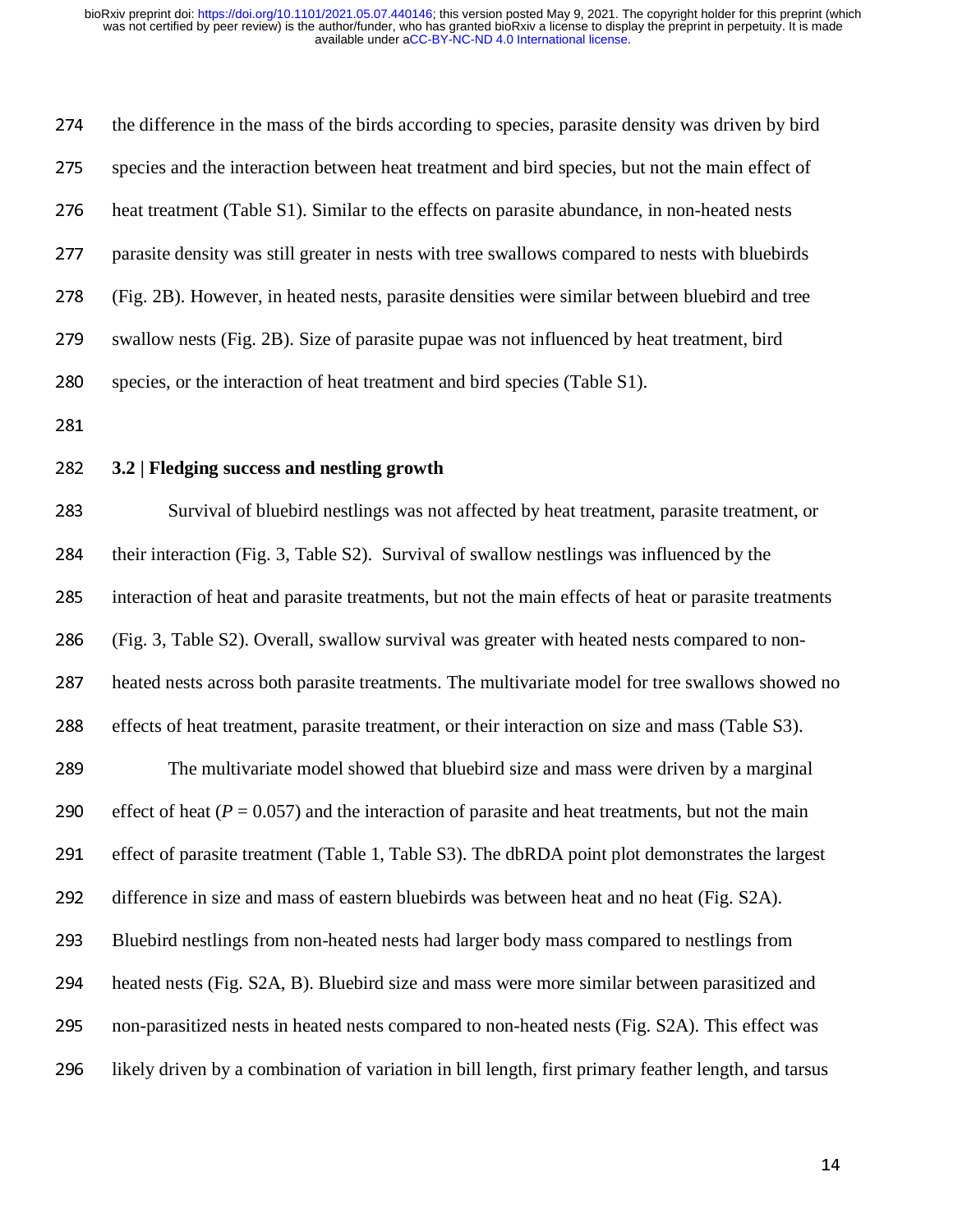297 length (Fig. S2A, B). Univariate tests of bluebird size and mass showed no effect of heat 298 treatment, parasite treatment, or their interaction on bill length or tarsus length (Table 1, Table 299 S4). Bluebird first primary feather length was influenced by the interaction of parasite treatment 300 and heat treatment but not their main effects (Table 1, Table S4). Within non-parasitized nests, 301 nestlings from non-heated nests had longer first primary feathers compared to nestlings from 302 heated nests, and this effect was reversed when nests were parasitized. Bluebird mass was <sup>303</sup>affected by heat treatment but not parasite treatment or the interaction of heat and parasite 304 treatments (Table 1, Table S4). In agreement with the dbRDA plot, nestling bluebirds from 305 heated nests weighed less than nestlings from non-heated nests.

306

#### <sup>307</sup>**3.3 | Nestling hemoglobin**

308 Bluebird hemoglobin levels were not affected by heat treatment, parasite treatment, or 309 their interaction (Table 1, Table S5). Similarly, bluebird demonstrated tolerance to parasitism 310 because hemoglobin was not influenced by heat treatment, parasite abundance, or their 311 interaction (Table S6, Fig. 4A).

For swallows, there was a marginal effect of parasite treatment on hemoglobin levels (*P*  $313 = 0.053$ , but no effect of heat treatment or their interaction (Table S5). Hemoglobin levels on 314 average were lower for swallows in parasitized nests compared to non-parasitized nests. Parasite 315 abundance and the interaction of parasite abundance and heat treatment affected swallow 316 hemoglobin levels (Table S6). The main effect of heat treatment on hemoglobin levels was not 317 significant (Table S6). For swallow nestlings from non-heated nests, hemoglobin levels declined 318 as parasite abundance increased. However, for nestlings from heated nests, hemoglobin levels 319 remained fairly stable as parasite abundance increased (Fig. 3B).

 $15$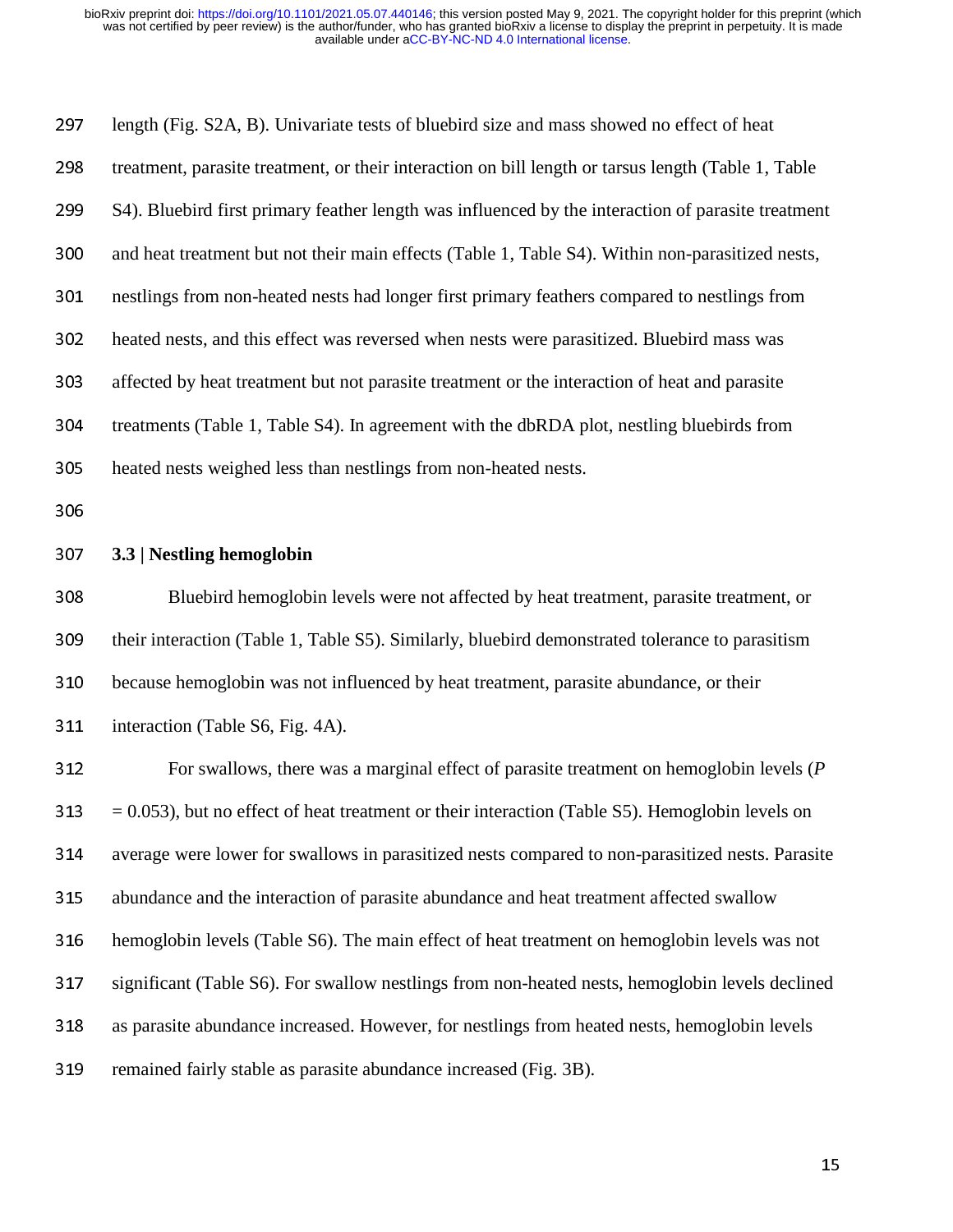#### <sup>320</sup>**4 | DISCUSSION**

321 Our study demonstrates elevated temperature can have varying effects on the host, 322 parasite, and their interaction. We found a contrasting effect of elevated temperature on the 323 parasite abundance between two host species; bluebird nests had more parasites and swallow 324 nests had fewer parasites in heated nests compared to non-heated nests. Each host species <sup>325</sup>responded to the interaction of heat and parasitism differently; tree swallows were in better 326 condition than bluebirds in heated and parasitized nests. Interestingly, neither elevated heat nor 327 parasitism affected blood loss in bluebirds, while swallows from heated nests were more tolerant 328 to blood loss, compared to non-heated nests, by maintaining a high level of hemoglobin despite 329 an increase in parasite abundance. Surprisingly, non-heated swallow nests had more parasites 330 than non-heated bluebird nests, which contrasts past results on these populations (Grab et al., 331 2019) and suggests that host defenses might vary annually. Our results suggest that there are 332 direct effects of elevated temperature on hosts in response to parasitism, but these effects vary 333 across species.

<sup>334</sup>We found that the effect of heat on parasite abundance was likely mediated by the host. 335 Swallow nestlings from heated nests are more resistant to parasites compared to nestlings from 336 non-heated nestlings. One mechanism by which swallows are more resistant to parasitism is  $337$  through the IgY antibody response, which has been documented in swallows previously <sup>338</sup>(DeSimone et al., 2018, Grab et al., 2019). Tree swallow nestlings also maintained high 339 hemoglobin (lower blood loss) in heated-treated nests despite increasing parasite abundance, 340 which suggests that swallows are tolerant of the sublethal effects of parasitism when exposed to 341 heat. Previous studies have found a negative relationship between nestling hemoglobin levels 342 and parasite load, since ectoparasites remove blood from their hosts (Grab et al., 2019, Sun et al.,

 $16$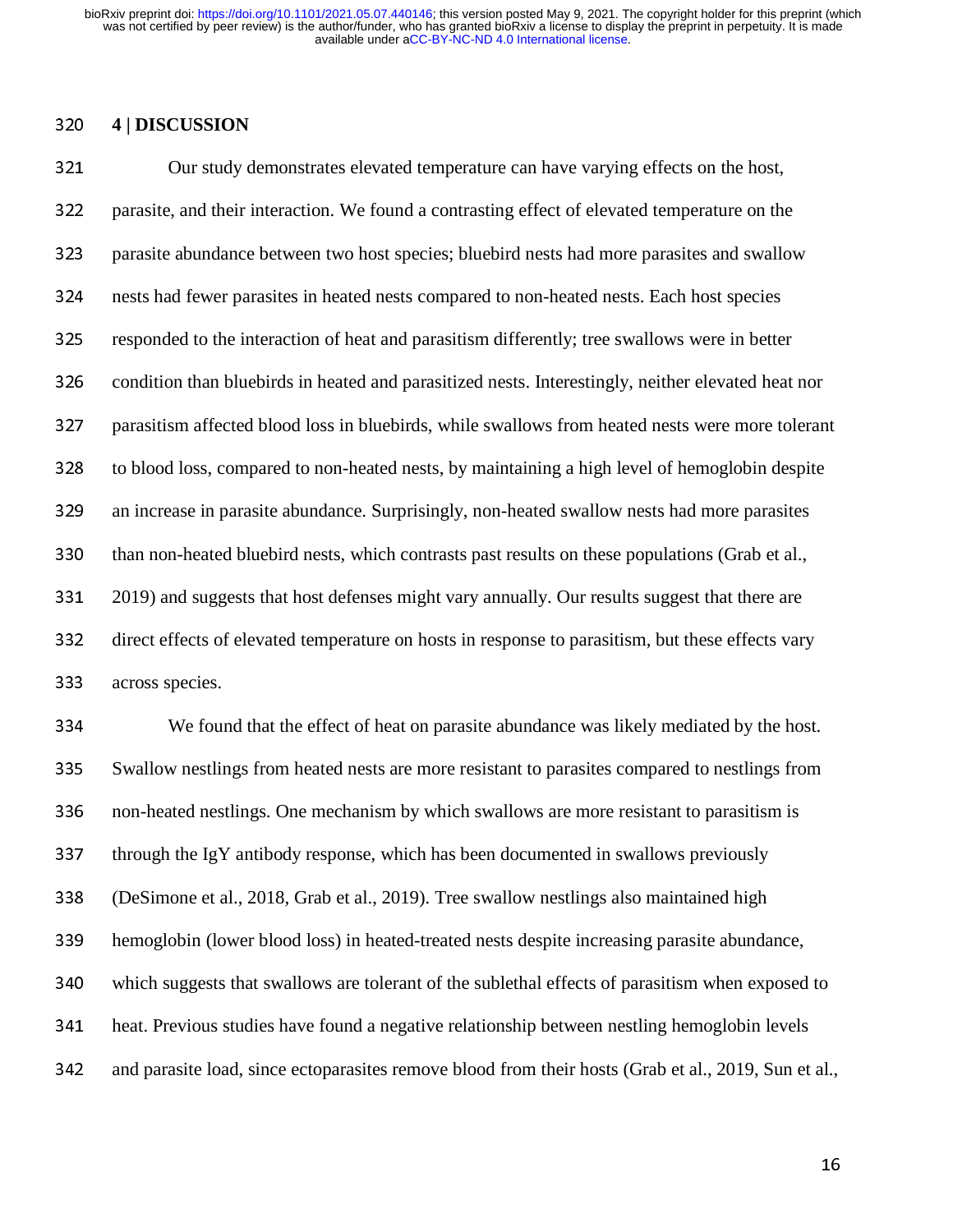<sup>343</sup>2019, DeSimone et al., 2018). Ardia (2013) found higher nest microclimate resulted in higher <sup>344</sup>hematocrit levels (more red blood cells) in nestling tree swallows. Elevated nest temperatures 345 might result in faster red blood cell recovery in nestlings via changing oxygen demands, which 346 could explain our results (Niedojadlo et al., 2018, Fair et al., 2007, Bradley et al., 2020). These 347 results could provide support for how some hosts are able to tolerate the effects of parasitism 348 under warmer temperatures.

349 Overall, tree swallow nestling survival was greater in heated nests, even when nestlings 350 were parasitized. Other studies have similarly found that tree swallow nestlings can have higher 351 survival in response to elevated temperatures, which supports our findings (Dawson, Lawrie, et 352 al., 2005, McCarthy & Winkler, 1999). One potential mechanism for greater survival is that 353 elevated temperatures allowed nestlings to devote less energy toward maintaining an optimal 354 temperature and more energy to growth and immunity to parasitism (Ganeshan et al., 2019).

<sup>355</sup>The number of parasites were generally low in non-heated bluebird nests compared to 356 non-heated swallow nests. This pattern was reversed compared to other years, which suggests 357 that non-heated bluebirds might have invested more heavily into a resistance mechanism in 2018.  $358$  In other years, bluebirds from this population generally did not produce a robust IgY immune 359 response to the parasites (Grab et al., 2019), unless under high resource availability (Knutie, 360 2020). Resource availability might have been higher in 2018 facilitating higher resistance in non-361 heated nests, but then our heat treatment reduced this resistance resulting in higher parasite 362 abundances. Similarly, other studies have found that heat can have a negative effect on the 363 immune response (Calefi et al., 2016). In our study, we did not quantify IgY production of 364 nestlings, which could have explained our results. Future studies are still needed to understand 365 the mechanisms to how heat specifically could be benefiting host resistance.

 $\frac{1}{2}$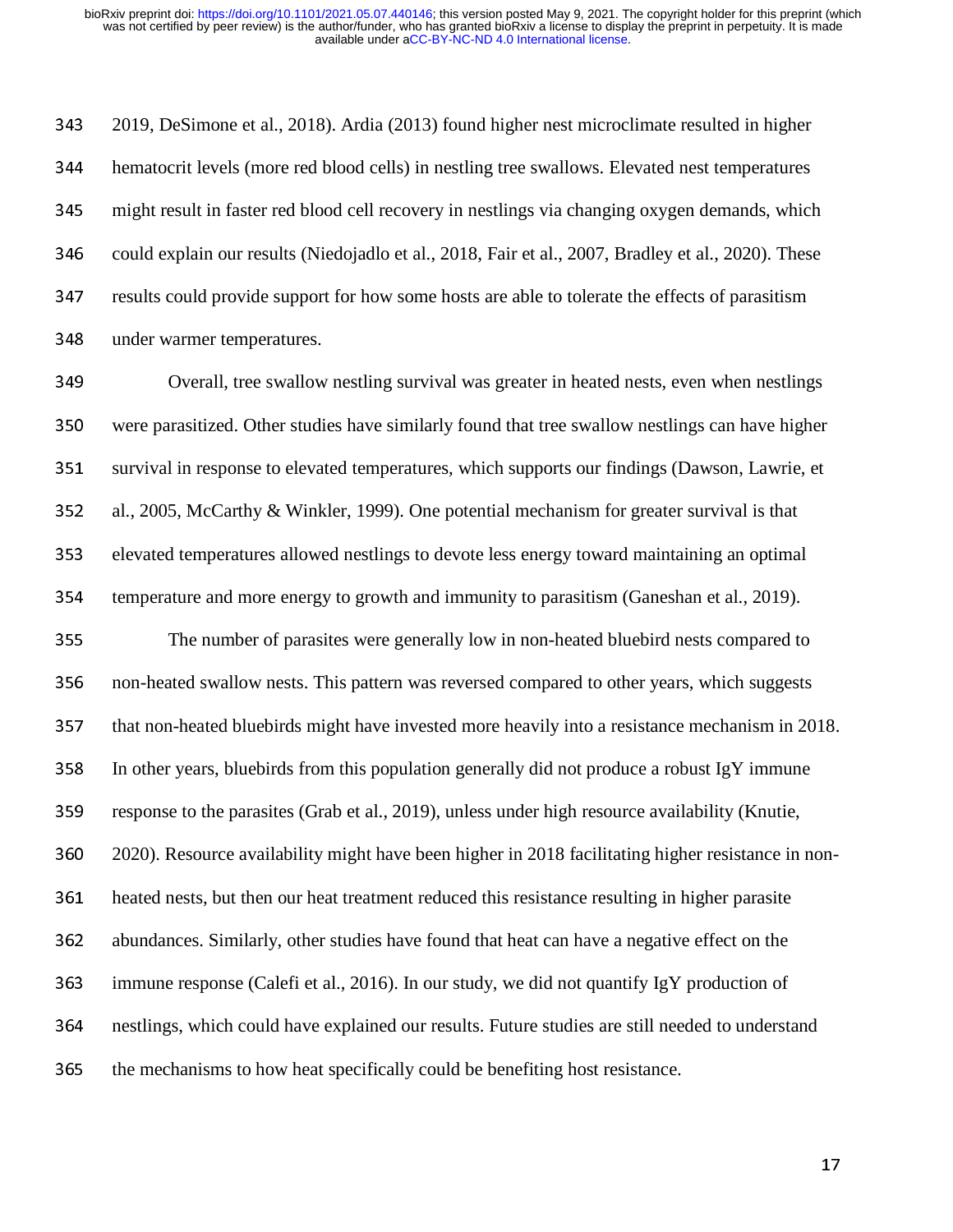366 Parasitism nor heat affected bluebird nestling survival. However, we found an interaction 367 between the effect of parasitism and heat treatment on bluebird growth. Within non-parasitized 368 nests, nestlings from non-heated nests had longer first primary feathers compared to nestlings 369 from heated nests, and this effect was reversed when nests were parasitized. Similar to our study, <sup>370</sup>Murphy (1985) found eastern kingbirds (T*yrannus tyrannus*) had longer first primary feathers 371 with higher ambient temperatures, but lower mass gain. Other studies have proposed first 372 primary growth to be prioritized in nestling development as a potential driver for successful or 373 earlier fledging (Saino et al., 1998, Andreasson et al., 2017). When faced with parasitism, 374 bluebird nestling first primary feathers may be prioritized to help fledge sooner and therefore 375 escape parasitism, and this growth could be accommodated by elevated temperatures. 376 Bluebird nestlings from heated nests had lower body mass and size than non-heated nests. 377 Nestling thermoregulation under heat stress requires energy that could otherwise be invested 378 toward growth (Cunningham et al., 2013). Adverse environmental conditions, such as the heat 379 treatment in our study, may have had a negative effect on the energy bluebird nestlings allocated 380 toward growth. In great tits (*Parsus major*), heated nestlings had lower body mass when 381 temperatures reached a point to cause thermal stress (Rodriguez  $\&$  Barba, 2016). Similar to these 382 results, bluebird nestlings in our study likely experienced temperatures outside of their thermal 383 optimal range and diverted energy away from mass gain to regulate body temperature. <sup>384</sup>To explain the difference in parasite abundance in the nests across hosts, we still must 385 consider that elevated temperature could have had a direct effect on *P. sialia*. As an insect 386 ectoparasite, *P. sialia* can be affected by environmental temperature apart from their hosts 387 (Martinez & Merino, 2011, Bennett & Whitworth, 1991). Previous studies have found that

388 elevated nest temperatures can have a negative or a positive effect on parasite fitness (Castano-

 $18$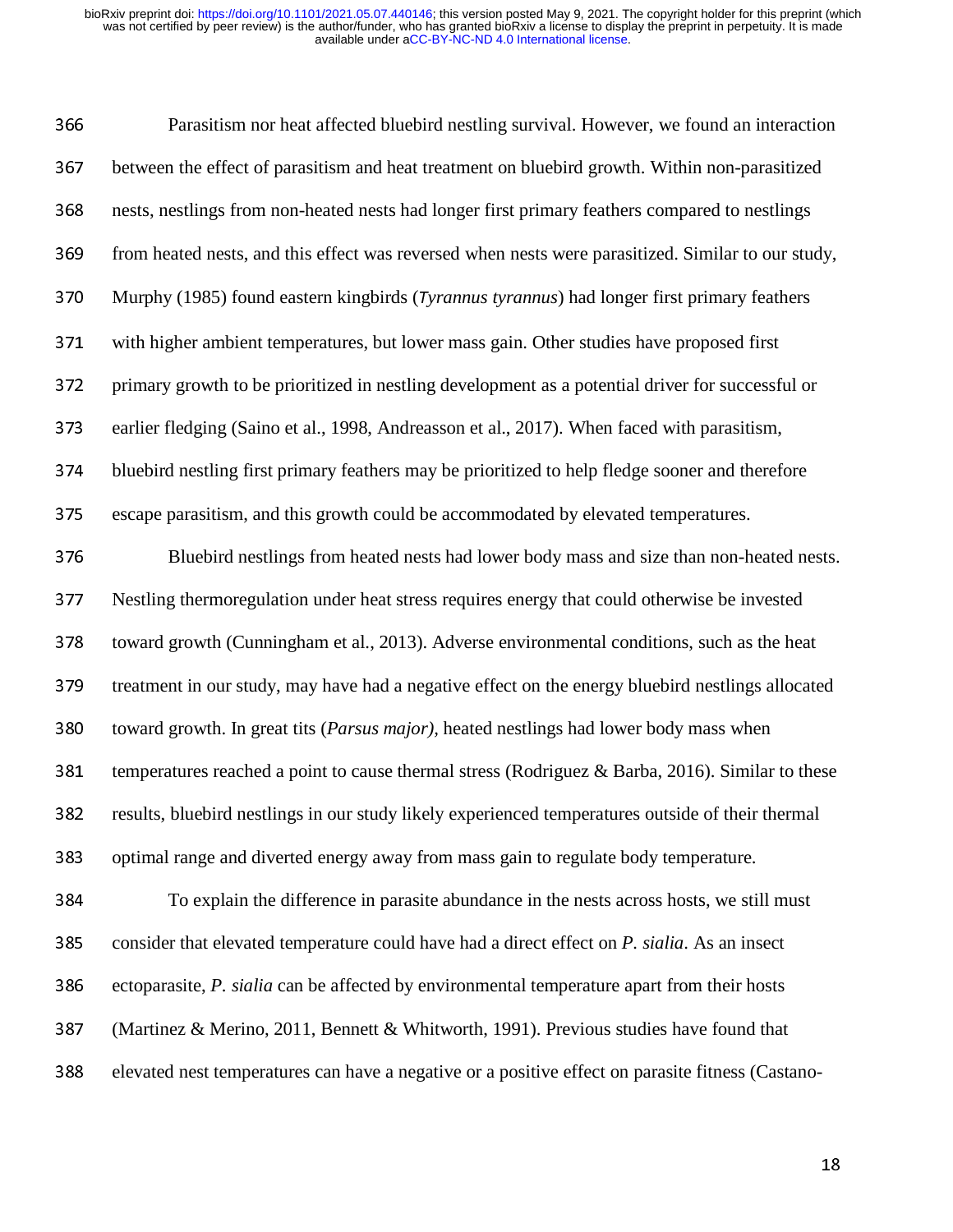389 Vazquez et al., 2021, Dube et al., 2018). Variation in parasite intensity across years and in 390 response to environmental factors has also been recorded in other studies (Musgrave et al., 2019, 391 Merino & Potti, 1996, Schultz et al., 2018). In our study, heat treatment increased nest 392 temperatures by about 10 $^{\circ}$ C, creating an environment of 35-45 $^{\circ}$ C in heated nests. This elevated <sup>393</sup>temperature was at the higher end of a curvilinear relationship found between *Protocalliphora*  394 sp. and temperature in swallow nests from another study (Dawson, Hillen, et al., 2005). For this 395 reason, we should expect parasite survival to be lower in the heated nests of both swallows and 396 bluebirds. However, parasite abundance was greater in heated bluebird nests, suggesting that 397 elevated heat is likely having a larger indirect effect on the parasite (via the host) than a direct 398 effect. <sup>399</sup>Climate change poses many threats to the dynamics of host-parasite interactions, with 400 elevated temperatures a particular concern (Martinez & Merino, 2011, Studer et al., 2010). <sup>401</sup>Changing temperatures could have a direct influence on both parasite and host, and therefore it is <sup>402</sup>important to understand how temperature will influence the net effects for each interaction <sup>403</sup>(Studer et al., 2010, Scharsack et al., 2016). In this study, we found important implications for 404 the effects of elevated temperature interacting with an effect of parasitism. Specifically, <sup>405</sup>infestation with the same parasite, *P. sialia,* decreased in tree swallow nests and increased in 406 eastern bluebird nests in response to elevated nest temperature. In natural host-parasite 407 interactions, elevated temperatures could have consequences for the health of different host <sup>408</sup>species and potentially alter the balance between defense strategies that the hosts use against 409 infection, thereby changing the dynamics of the relationship with the parasite. Elevated 410 temperatures may also directly affect the parasite apart from, or at the same time as, directly 411 affecting the host. The relationship between temperature and parasitism throughout the

 $19<sub>19</sub>$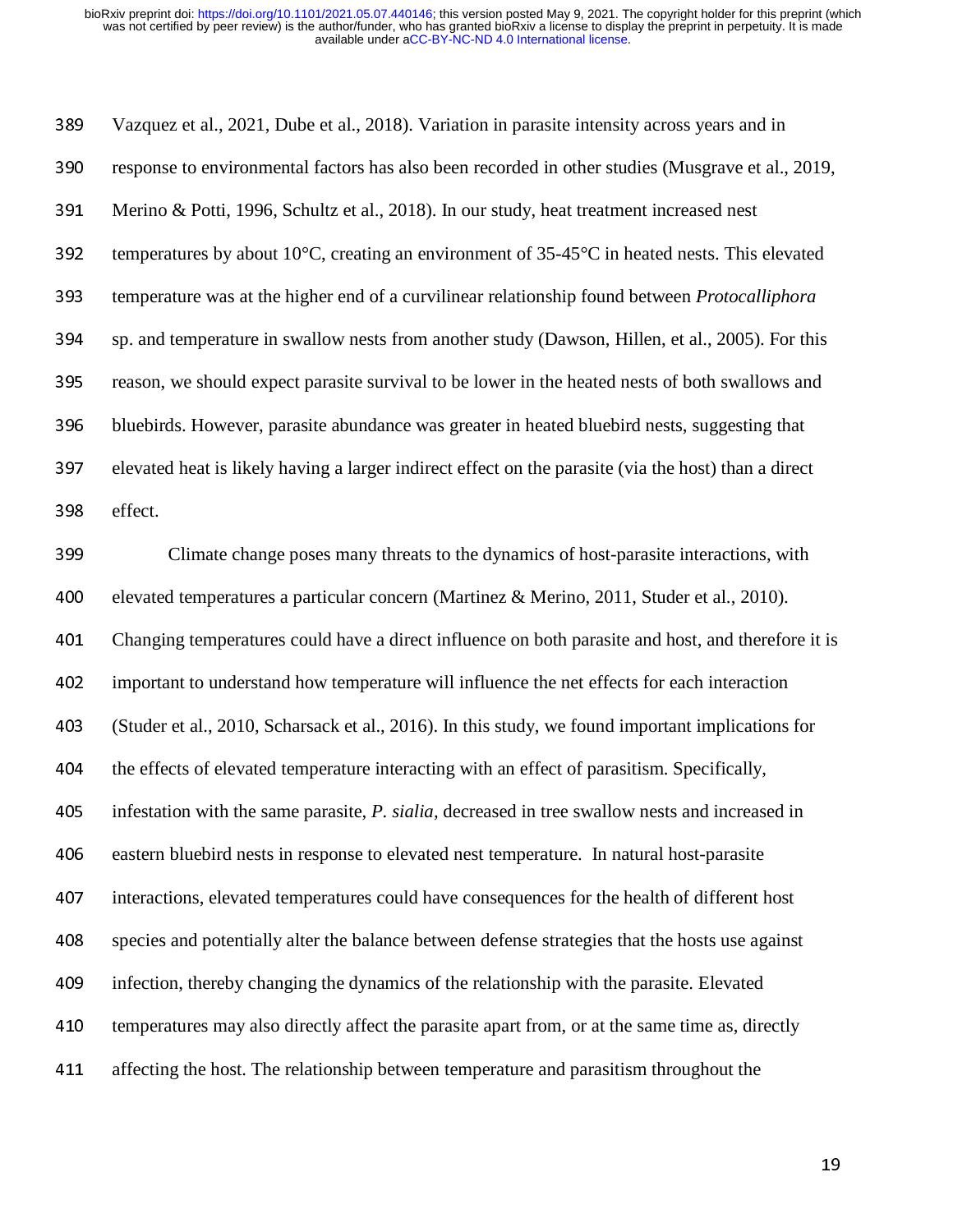- 412 interaction presented in this study provide new questions into the role of a changing climate on
- 413 the interconnectedness of host-parasite interactions.
- 414
- 415

### <sup>416</sup>**ACKNOWLEDGMENTS**

417 We thank Steve Knutie and Doug Thompson for building nest boxes and the University of <sup>418</sup>Minnesota Itasca Biological Station and Laboratories for logistical support. We also thank the 419 following people for the interest in our work, along with access to nest boxes located on their 420 property: Lesley Knoll and Aaron Hebbeler, Helen Perry, Doug and Dawn Thompson, Pioneer 421 Farms, and Rock Creek General Store. The work was funded by Summer Undergraduate <sup>422</sup>Research Fellowship award and Katie Bu award from the University of Connecticut and Savaloja 423 Research Grant from the Minnesota Ornithologists' Union to LA, and start-up funds from the <sup>424</sup>University of Connecticut to SAK. All applicable institutional guidelines for the care and use of 425 animals were followed (University of Connecticut IACUC protocol #A18-005). The authors and 426 collaborators also wish to acknowledge the Ojibwe people who have cared for and occupy the 427 land in which our research was conducted. The University of Minnesota Itasca Biological Station 428 and Laboratories is located on the land ceded by the Mississippi and Pillager Bands of Ojibwe in 429 the Treaty of Washington, commonly known as the 1855 Treaty. This treaty affirms the reserved 430 rights doctrine and the inalienable rights of Ojibwe people to uphold their interminable 431 relationship to the land. With affiliation the forementioned academic institutions, it is our 432 responsibility to acknowledge Native rights and the institutions' history with them. We are 433 committed to continue building relationships with the Ojibwe People through recognition, 434 support, and to advocate for all Native American Nations. We strive to be good stewards of our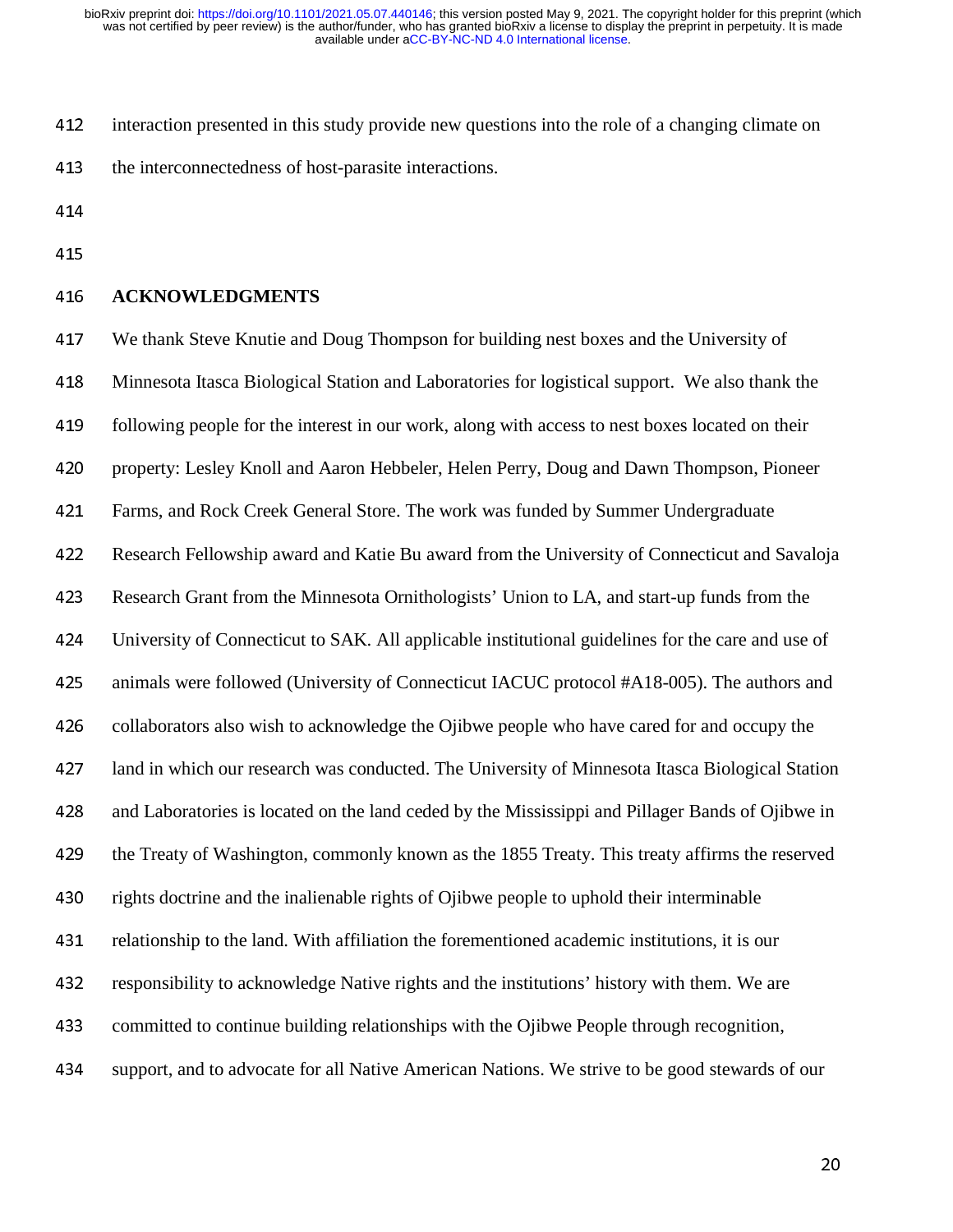- <sup>435</sup>place and privilege. *This land acknowledgement was revised and written with support from*
- <sup>436</sup>*Rebecca Dallinger and Joe Allen. It is a living document open to changes.*

437

438

#### <sup>439</sup>**AUTHOR CONTRIBUTIONS**

- 440 LA and SAK conceived the ideas and designed methodology; LA, AP, SAK collected data; SR
- 441 and GV analyzed the data; LA, SAK, GV, SR contributed to the writing of the manuscript. All
- 442 authors gave final approval of the manuscript.
- 443

### <sup>444</sup>**DATA AVAILABILITY STATEMENT**

- 445 Data available will be made available via FigShare upon acceptance.
- 446

#### <sup>447</sup>**REFERENCES**

- 448 Andreasson, F., Nord, A., & Nilsson JA. (2017) Experimentally increased nest temperature
- <sup>449</sup>affects body temperature, growth and apparent survival in blue tit nestlings. *Journal of*
- <sup>450</sup>*Avian Biology, 49(2),* 1-14. https://doi.org/10.1111/jav.01620
- 451 Ardia, D.R. (2013). The effects of nestbox thermal environment on fledging success and
- <sup>452</sup>haematocrit in Tree Swallows. *Avian Biology Research, 6(2),* 99-103.
- 453 https://doi.org/10.3184/175815513X13609528031394
- 454 Beard, C.W., & Mitchell, B.W. (1987). Influence of environmental temperatures on the
- <sup>455</sup>serologic responses of broiler chickens to inactivated and viable Newcastle disease
- <sup>456</sup>vaccines. *Avian Diseases, 31(2),* 321-326. https://doi.org/10.2307/1590879
- 457 Bennett, G.F. & Whitworth, T.L. (1991). Studies on the life history of some species of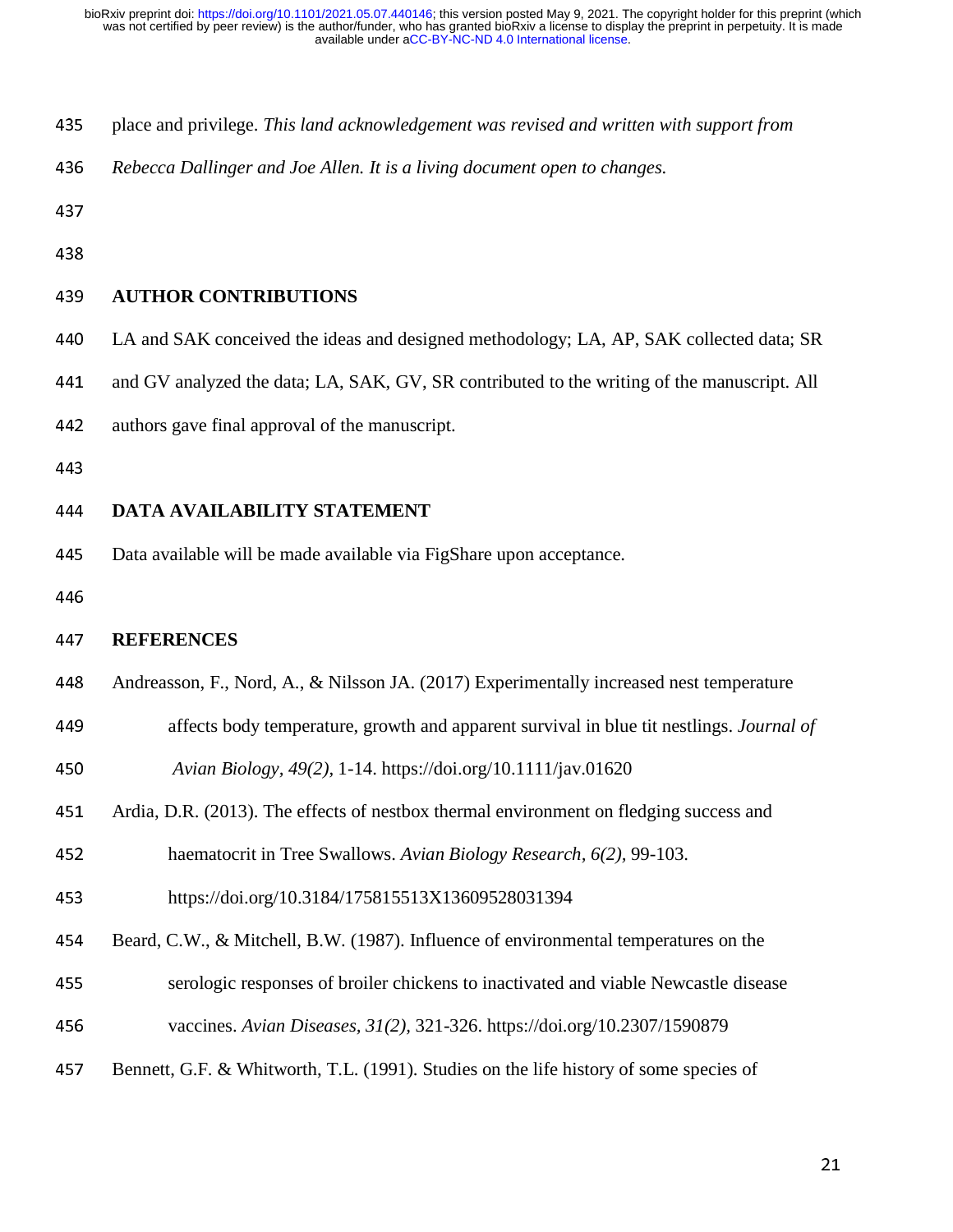- *Protocalliphora (Diptera: Calliphoridae). Canadian Journal of Zoology*, *69(8),*
- 2048-2058. https://doi.org/10.1139/z91-286
- Boyd, E.M. (1951). The external parasites of birds: A review. *The Wilson Bulletin, 63(4),*<sup>363</sup> 461 369.
- Bradley, D.C., Wurtz, M., Cornelius, J.M. (2020). Recovery of hematocrit and fat deposits varies
- by cage size in food-restricted captive red crossbills (*Loxia curvirostra). Journal of*

*Experimental Zoology Part A, 333(9),* 670-680. https://doi.org/10.1002/jez.2417

- 465 Brooks, D.R. & Hoberg, E.P. (2007). How will global climate change affect parasite-host
- assemblages? *Trends in Parasitology*, *23(12),* 571-574.
- https://doi.org/10.1016/j.pt.2007.08.016
- 468 Calefi, A.S., de Siqueira, A., Namazu, L.B., Costola-de-Souza, C., Honda, B.B.T., Ferreira, A.J.,
- 469 Quinteiro-Filho, W.M., da Silva Fonseca, J.G., Palermo-Neto, J. (2016). Effects of heat
- 470 stress on the formation of splenic germinal centres and immunoglobulins in broilers
- infected by *Clostridium perfringens* type A. *Veterinary Immunology and*
- *Immunopathology, 171*, 38-46. https://doi.org/10.1016/j.vetimm.2016.02.004
- 473 Castaño-Vàzquez, F., Martínez, J. Merino, S., Lozano, M. (2018). Experimental manipulation
- of temperature reduces ectoparasites in nests of blue tits *Cyanistes caeruleus. Journal of*
- *Avian Biology*, *49(8),* 1-6. https://doi.org/10.1111/jav.01695
- 476 Castaño-Vàzquez, F., Schumm, Y.R., Bentele, A., Quillfeldt, P., Merino, S. (2021).
- Experimental manipulation of cavity temperature produces differential effects on parasite
- abundances in blue tit nests at two different latitudes. *International Journal for*
- *Parasitology: Parasites and wildlife, 14*, 287-297.
- https://doi.org/10.1016/j.ijppaw.2021.03.010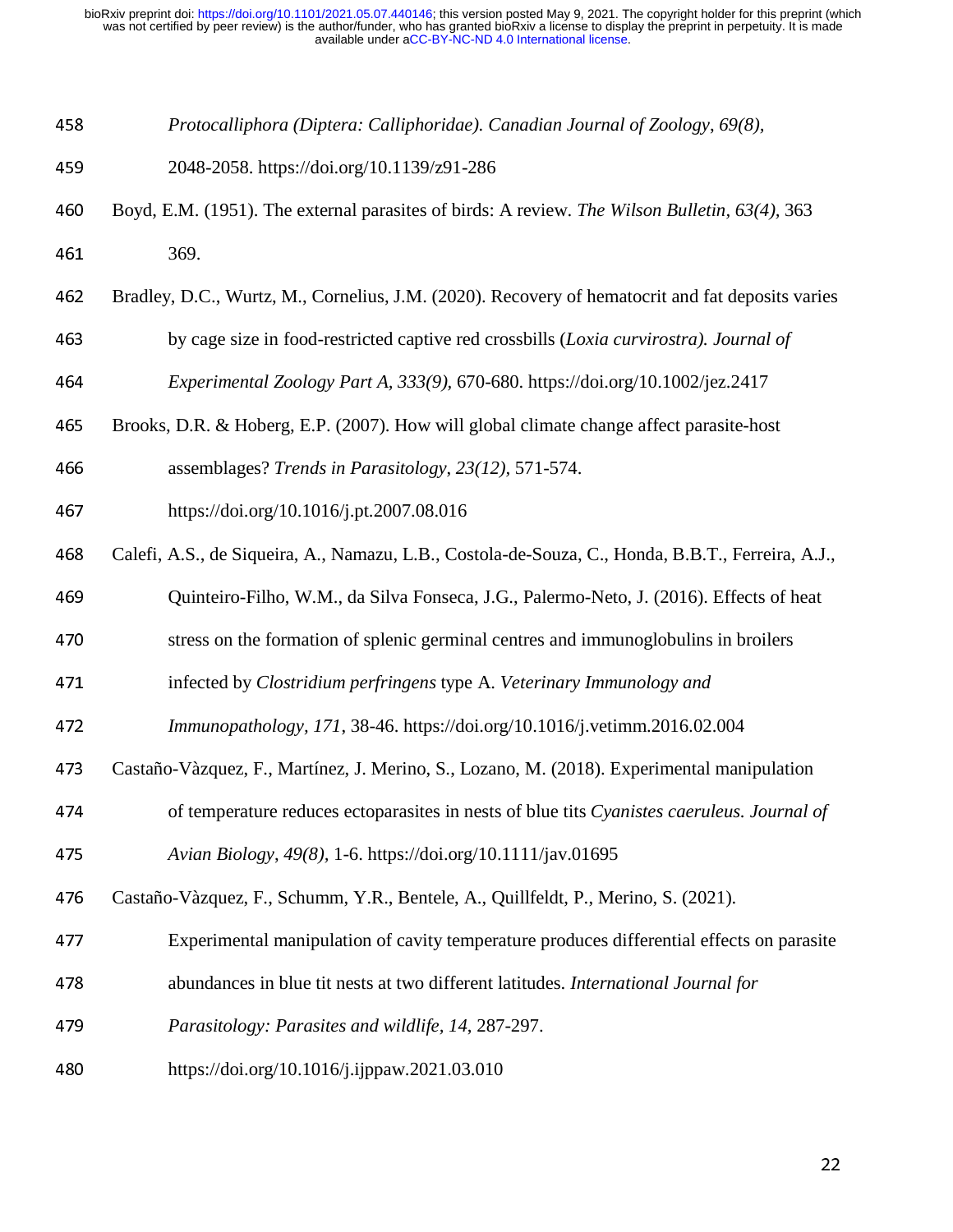- 481 Cohen, J.M., Venesky, M.D., Sauer, E.L., Civitello, D.J, McMahon, T.A., Roznik, E.A.,
- 482 Rohr, J.R., (2017). The thermal mismatch hypothesis explains host susceptibility
- <sup>483</sup>to an emerging infectious disease. *Ecology Letters, 20,* 184-193.
- <sup>484</sup>https://doi.org/10.1111/ele.12720
- 485 Cunningham, S.J., Martin, R.O., Hojem, C.L., Hockey, P.A.R. (2013). Temperature in excess of
- 486 critical thresholds threatens nestling growth and survival in a rapidly-warming arid
- <sup>487</sup>savanna: a study of common fiscals. *PLoS ONE, 8(9),* 1-10.
- <sup>488</sup>https://doi.org/10.1371/journal.pone.0074613
- 489 Dawson, R.D., Hillen, K.K., & Whitworth, T.L. (2005). Effects of experimental variation in
- <sup>490</sup>temperature on larval densities of parasitic *Protocalliphora* (Diptera: Calliphoridae) in
- <sup>491</sup>nests of Tree Swallows (Passeriformes: Hirundinidae). *Environmental Entomology,*

<sup>492</sup>*34(3*)*,*563-568. https://doi.org/10.1603/0046-225X-34.3.563

- 493 Dawson, R.D., Lawrie, C.C., & O'Brien, E.L. (2005). The importance of microclimate variation
- 494 in determining size, growth and survival of avian offspring: experimental evidence from <sup>495</sup>a cavity nesting passerine. *Oecologia, 144,* 499-507.
- <sup>496</sup>https://doi.org/10.1007/s00442-005-0075-7
- 497 DeSimone, J.G., Clotfelter, E.D., Black, E.C., Knutie, S.A. (2018). Avoidance, tolerance, and

<sup>498</sup>resistance to ectoparasites in nestling and adult tree swallows. *Jounral of Avian Biology,* 

- <sup>499</sup>*49(2),* 1-12. https://doi.org/10.1111/jav.01641
- 500 Dube, W.C., Hund, A.K., Turbek, S.P., Safran, R.J. (2018). Microclimate and host body
- 501 condition influence mite population growth in a wild bird-ectoparasite system.
- <sup>502</sup>*IJP: Parasites and Wildlife, 7,* 301-308. https://doi.org/10.1016/j.ijppaw.2018.07.007
- <sup>503</sup>Fair, J., Whitaker, S., Pearson, B. (2007). Sources of variation in haematocrit in birds. *Ibis, 149.*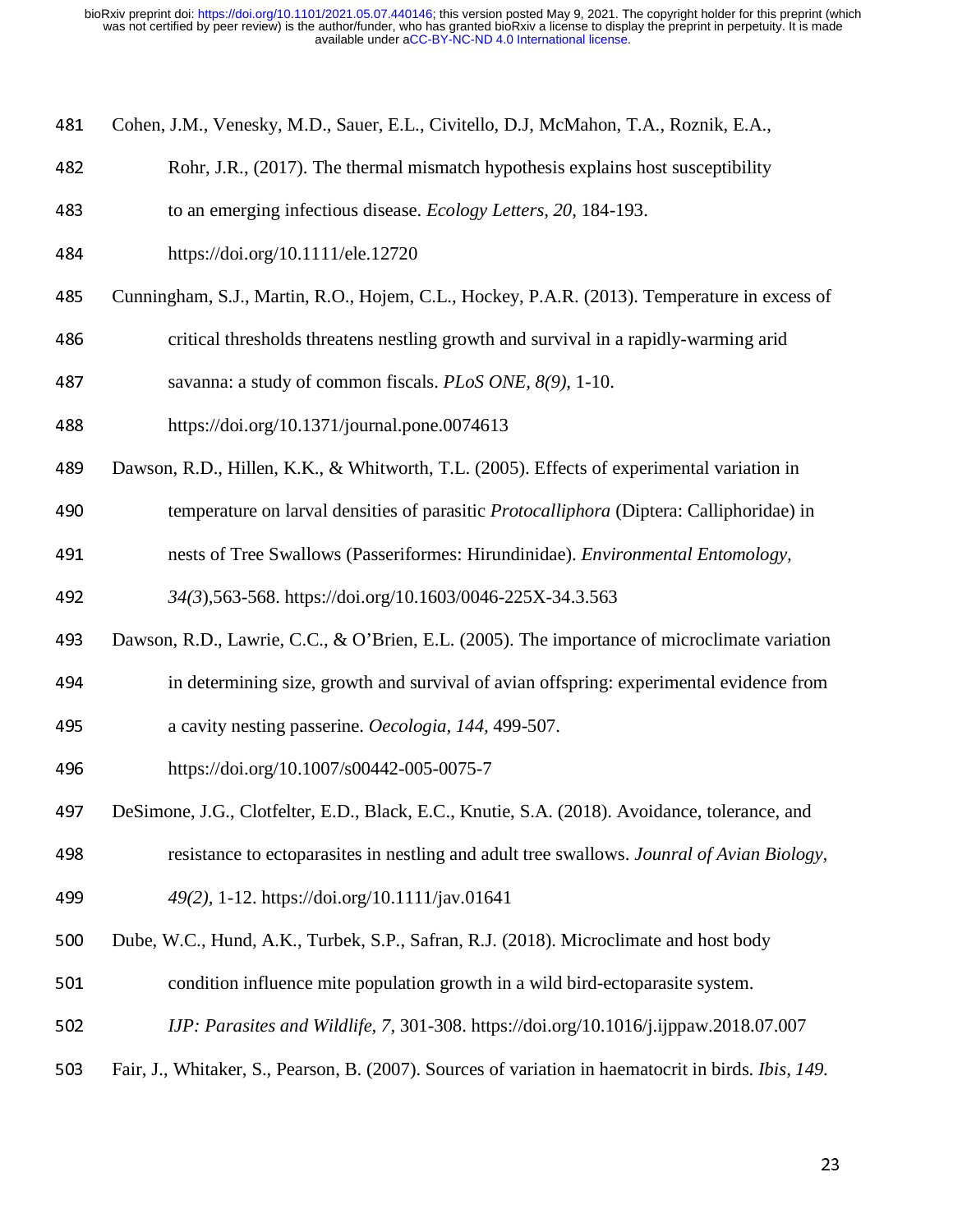504 535-552. https://doi.org/10.1111/j.1474-919X.2007.00680.x

- 505 Franke, F., Armitage, S.A.O., Kutzer, M.A.M., Kurtz, J., Scharsack, J.P. (2017). Environmental
- 506 temperature variation influences fitness trade-offs and tolerance in a fish-tapeworm
- 507 association. *Parasites & Vectors, 10(252), 1-11.*
- <sup>508</sup>https://doi.org/10.1186/s13071-017-2192-7
- <sup>509</sup>Ganeshan, K., Nikkanen, J., Man, K., Leong, Y.A., Sogawa, Y., Maschek, J.A., Van Ry, T.,
- 510 Chagwedera, D.N., Cox, J.E., Chawla, A. (2019). Energetic trade-offs and hypometabolic
- 511 states promote disease tolerance. *Cell, 177, 399-413.*
- 512 https://doi.org/10.1016/j.cell.2019.01.050
- 513 Gowaty, P. A., & Plissner, J. H. (2015). Eastern bluebird (Sialia sialis). Online Birds of North

514 America, version 2. A. F. Poole (Ed.). Ithaca, NY: Cornell Lab of Ornithology

- 515 Grab, K.M., Hiller, B.J., Hurlbert, J.H., Ingram, M.E., Parker, A.B., Pokutnaya, D.Y., Knutie,
- 516 S.A. (2019). Host tolerance and resistance to parasitic nest flies differs between two wild
- 517 bird species. *Ecology and Evolution*, *9*, 12144-12155. https://doi.org/10.1002/ece3.5682
- 518 Greenspan, S.E., Bower, D.S., Roznik, E.A., Pike, D.A., Marantelli, G., Alford, R.A.,
- 519 Schwarzkopf, L., Scheffers, B.R. (2017). Infection increases vulnerability to climate
- 520 change via effects on host thermal tolerance. *Scientific Reports*, 7, 1-10.
- 521 https://doi.org/10.1038/s41598-017-09950-3
- 522 Halstead, J.A. (1998). American Dipper nestlings parasitized by blowfly larvae and the northern <sup>523</sup>fowl mite. *The Wilson Bulletin, 100(3),* 507-508.
- 524 Knutie, S.A., Owen, J.P., McNew, S.M., Bartlow, A.W., Arriero, E., Herman, J.M., DiBlasi,
- <sup>525</sup>E., Thompson, M., Koop, J.A.H., Clayton, D.H. (2016). Galápagos mockingbirds
- 526 tolerate introduced parasites that affect Darwin's finches. *Ecology*, 97(4), 940-950.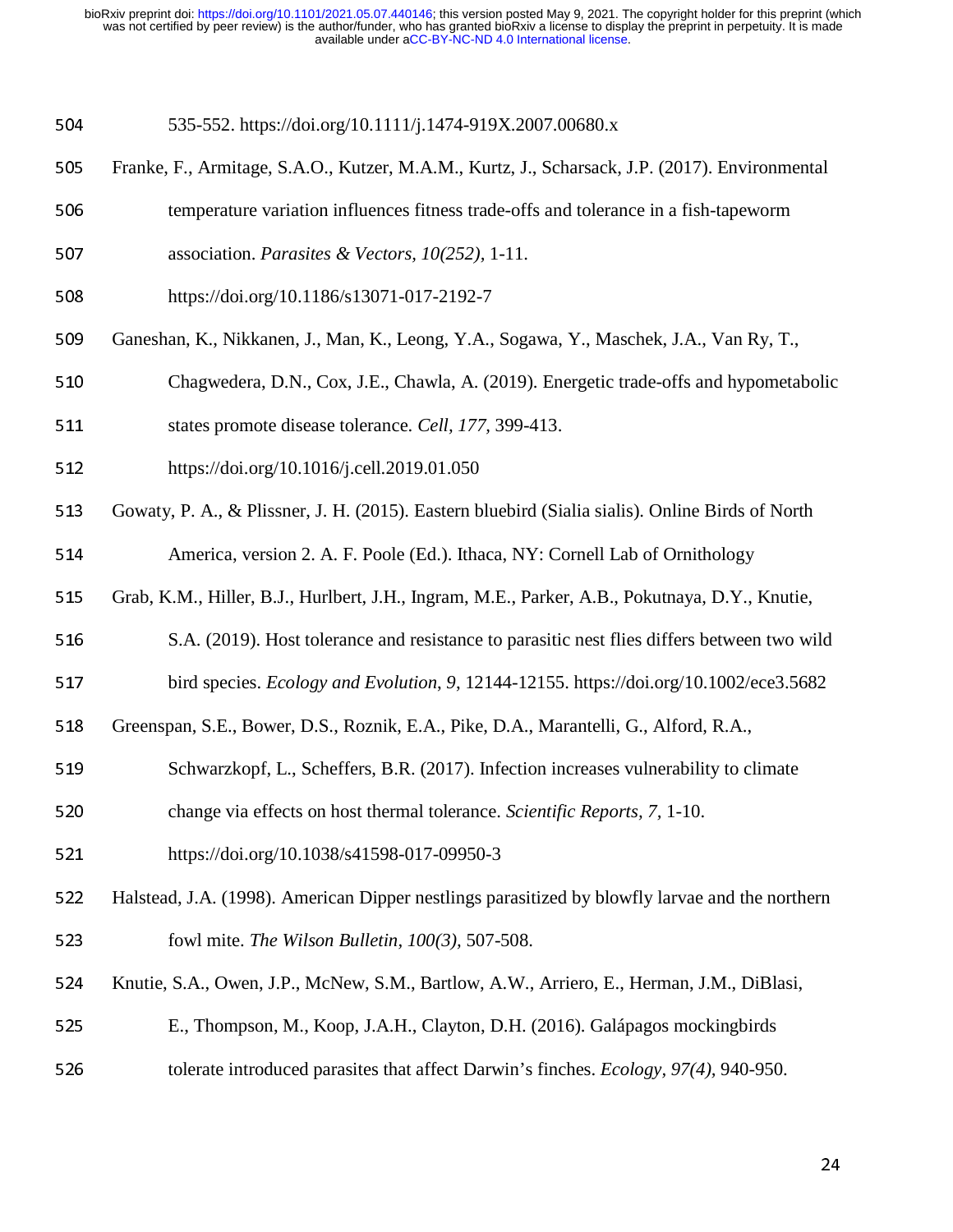527 https://doi.org/10.1890/15-0119.1

- 528 Knutie, S.A. (2020). Food supplementation affects gut microbiota and immunological resistance
- 529 to parasites in a wild bird species. *Journal of Applied Ecology*, 57(3), 536-547.
- 530 https://doi.org/10.1111/1365-2664.13567
- 531 Martin, L.B., Hopkins, W.A., Mydlarz, L.D., Rohr, J.R. (2010). The effects of anthropogenic
- <sup>532</sup>global changes on immune functions and disease resistance. *Annals of the New York*
- <sup>533</sup>*Academy of Sciences, 1195,* 129-148. https://doi.org/10.1111/j.1749-6632.2010.05454.x
- 534 Martinez, J. & Merino, S. (2011). Host-parasite interactions under extreme climatic conditions.

<sup>535</sup>*Current Zoology, 57(3)*, 390-405. https://doi.org/10.1093/czoolo/57.3.390

- 536 McCarthy, J.P. & Winkler, D.W. (1999). Relative importance of environmental variables in
- 537 determining the growth of nestling Tree Swallows *Tachycineta bicolor. Ibis, 141,*

538 286-296. https://doi.org/10.1111/j.1474-919X.1999.tb07551.x

539 Medzhitov, R., Schneider, D.S., & Soares, M.P. (2012). Disease tolerance as a defense strategy.

<sup>540</sup>*Science, 335,* 936-941. https://doi.org/10.1126/science.1214935

- 541 Merino, S. & Potti, J. (1996). Weather dependent effects of nest ectoparasites on their bird hosts.
- <sup>542</sup>*Ecography, 19*, 107-113. https://doi.org/10.1111/j.1600-0587.1996.tb00161.x
- 543 Miller, M.R., White, A., & Boots, M. (2006). The evolution of parasites in response to tolerance
- 544 in their hosts: the good, the bad, and apparent commensalism. *Evolution, 60(5),* 945-956.
- 545 https://doi.org/10.1111/j.0014-3820.2006.tb01173.x
- 546 Murphy M. T. (1985). Nestling eastern kingbird growth: effects of initial size and ambient
- 547 temperature. *Ecology, 66, 162–170. https://doi.org/10.2307/1941316*
- 548 Musgrave, K., Bartlow, A.W., Fair, J.M. (2018). Long-term variation in environmental
- 549 conditions influences host-parasite fitness. *Ecology and Evolution*, 9, 7688-7703.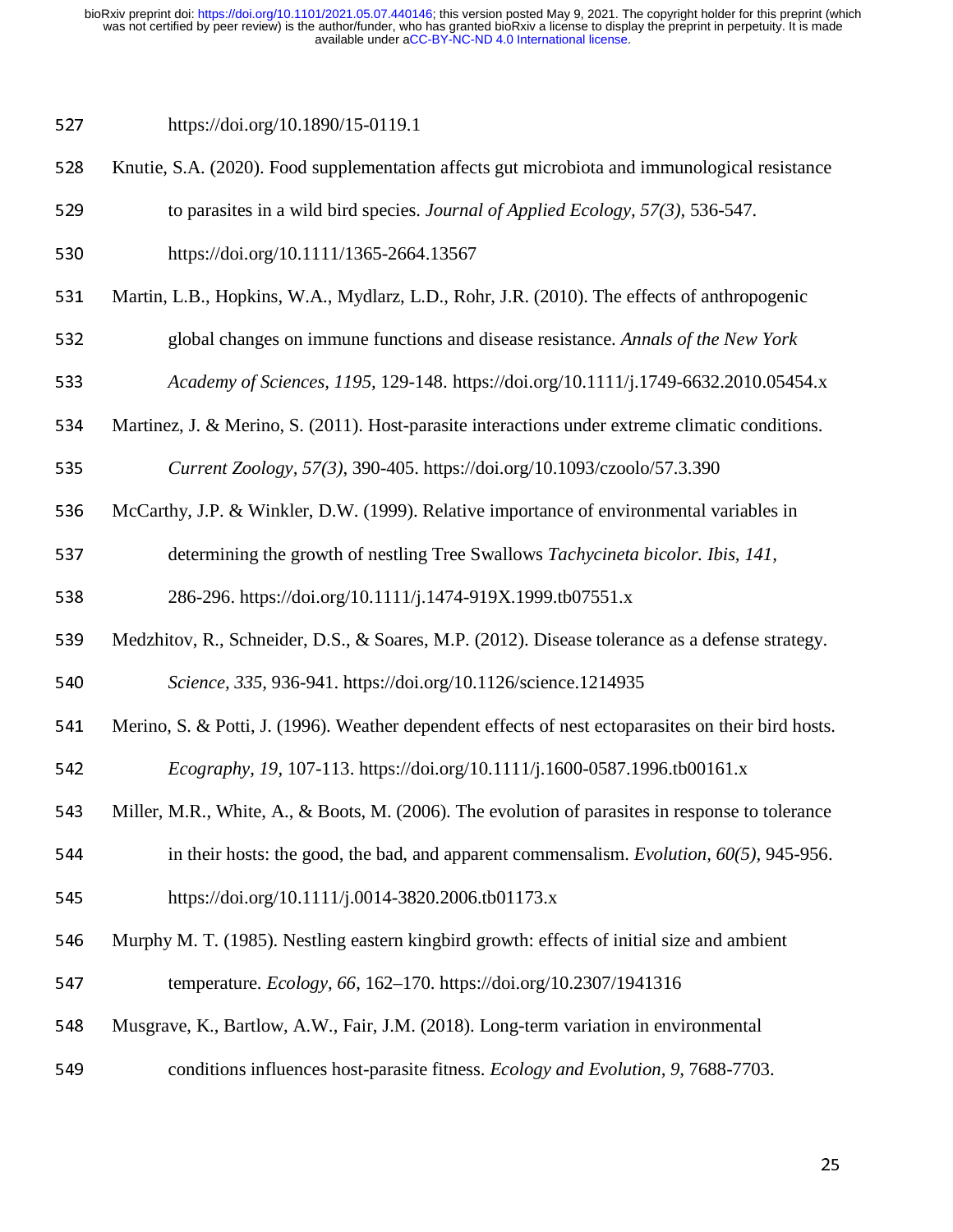## 550 https://doi.org/10.1002/ece3.5321

- 551 Niedojadlo, J., Bury, A., Cichoń, M., Sadowska, E.T., Bauchinger, U. (2018). Lower
- <sup>552</sup>haematocrit, haemoglobin and red blood cell number in zebra finches acclimated to
- 553 cold compared to thermoneutral temperature. *Journal of Avian Biology, 49(3)*, 1-6.
- 554 https://doi.org/10.1111/jav.01596
- 555 Råberg, L., Sim, D., Read, A.F. (2007). Disentangling genetic variation for resistance and
- 556 tolerance to infectious diseases in animals. *Science*, 318, 812-814.
- 557 https://doi.org/10.1126/science.1148526
- 558 Read, A.F., Graham, A.L., Råberg, L. (2008). Animal defenses against infectious agents: is
- 559 damage control more important than pathogen control? *PLoS Biology, 6(12), 2638-2641*. <sup>560</sup>https://doi.org/10.1371/journal.pbio.1000004
- 561 Roby, D.D., Brink, K.L., Wittmann, K. (1992). Effects of bird blowfly parasitism on Eastern
- <sup>562</sup>Bluebird and Tree Swallow nestlings. *Wilson Bulletin, 104(4),* 630-643.
- 563 Rodríguez, S. & Barba, E. (2016). Nestling growth is impaired by heat stress: an experimental
- <sup>564</sup>study in Mediterranean Great Tit population. *Zoological Studies, 55(40)*, 1-13.
- 565 https://doi.org/10.6620/ZS.2016.55-40
- 566 Roy, B.A., & Kirchner, J.W. (2000). Evolutionary dynamics of pathogen resistance and

567 tolerance. *Evolution, 54(1), 51-63.* https://doi.org/10.1111/j.0014-3820.2000.tb00007.x

- 568 Saino, N., Calza, S., Møller, A.P. (1998). Effects of a Dipteran ectoparasite on immune response
- 569 and growth trade-offs in Barn Swallow, *Hirundo rustica*, nestlings. *Oikos, 81(2), 217*
- <sup>570</sup>228. https://doi.org/10.2307/3547043
- 571 Salaberria, C., Celis, P., López-Rull, I., Gil, D. (2014). Effects of temperature and nest heat
- 572 exposure on nestling growth, dehydration and survival in a Mediterranean hole-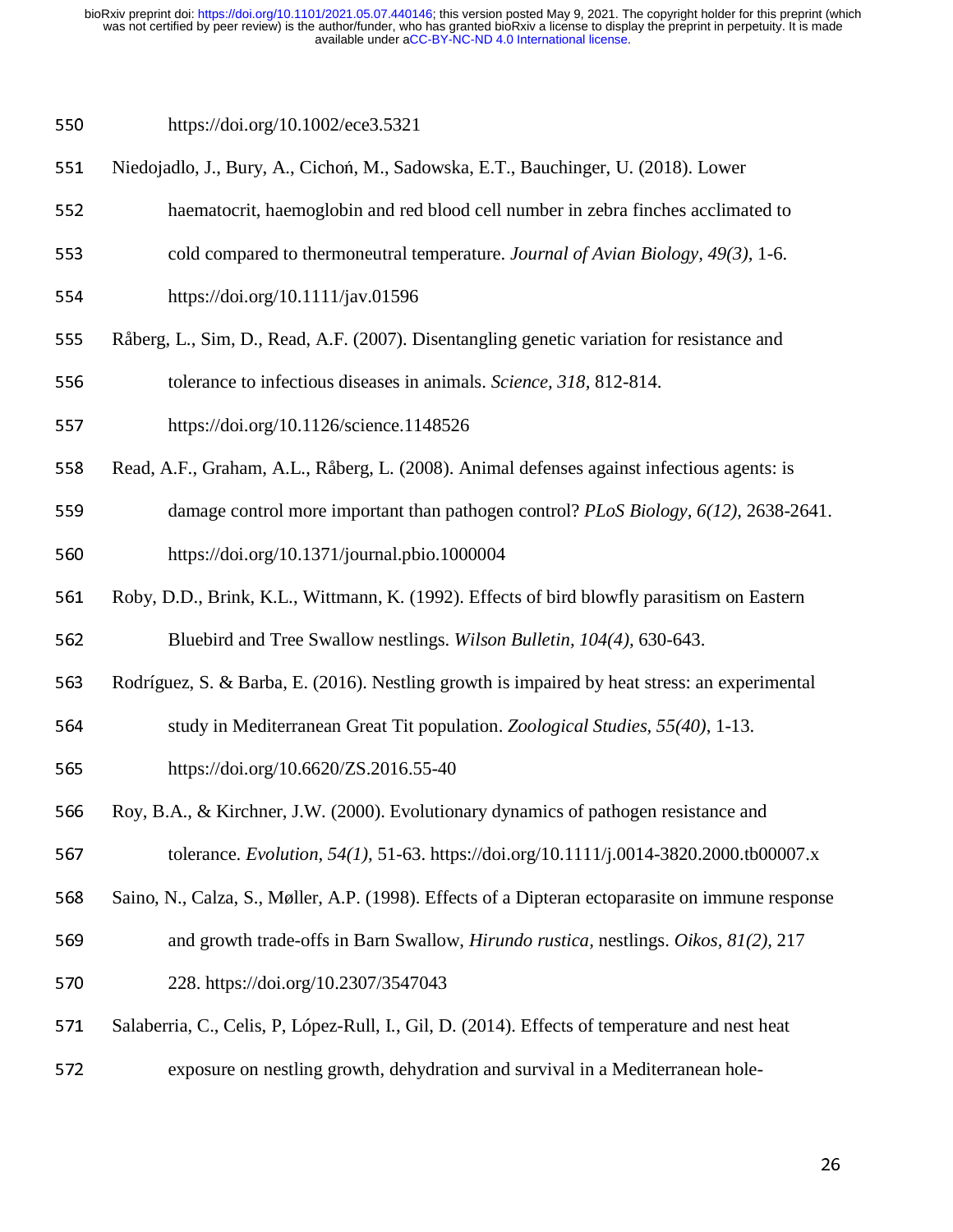| 573 | nesting passerine. <i>Ibis, 156, 265-275</i> . https://doi.org/10.1111/ibi.12121 |  |  |
|-----|----------------------------------------------------------------------------------|--|--|
|     |                                                                                  |  |  |

- 574 Scharsack, J.P., Franke, F., Erin, N.I., Kuske, A., Büscher, J., Stolz, H., Samonte, I.E., Kurtz, J.
- 575 Kalbe, M. (2016). Effects of environmental variation on host-parasite interactions in
- 576 three-spined sticklebacks (*Gasterosteus aculeatus*). Zoology, 119, 375-383.
- 577 https://doi.org/10.1016/j.zool.2016.05.008
- 578 Schultz, E.M., Cornelius, J.M. Reichard, D.G., Klasing, K.C., Hahn, T.P. (2018). Innate
- 579 immunity and environmental correlates of *Haemoproteus* prevalence and intensity in
- <sup>580</sup>an opportunistic breeder. *Parasitology, 145,* 1388-1399.
- 581 https://doi.org/10.1017/S0031182018000161
- 582 Sears, B.F., Snyder, P.W., Rohr, J.R. (2015). Host life history and host-parasite syntopy
- 583 predict behavioural resistance and tolerance of parasites. *Journal of Animal Ecology, 84,*  $\overline{a}$ 584 625-636. https://doi.org/10.1111/1365-2656.12333
- 585 Shields, W.M. & Crook, J.R. (1987). Barn Swallow coloniality: a net cost for group breeding in 586 the Adirondacks? *Ecology, 68(5),* 1373-1386. https://doi.org/10.2307/1939221
- 587 Shim, K.C., Koprivnikar, J., Forbes, M.R. (2012). Variable effects of increased temperature on a
- 588 trematode parasite and its intertidal hosts. *Journal of Experimental Marine Biology and*
- <sup>589</sup>*Ecology, 439,* 61-68. https://doi.org/10.1016/j.jembe.2012.10.016
- 590 Sorci, G. (2013). Immunity, resistance and tolerance in bird-parasite interactions. *Parasite* <sup>591</sup>*Immunology, 35,* 350-361. https://doi.org/10.1111/pim.12047
- 592 Studer, A., Thieltges, D.W., Poulin, R. (2010). Parasites and global warming: net effects of
- 593 temperature on an intertidal host-parasite system. *Marine Ecology-Progress Series, 415,*
- 594 11-22. https://doi.org/10.3354/meps08742
- 595 Sun, N.W., Goodwin, S.E., Griego, M.S., Gerson, A.R., Clotfelter, E.D. (2019). Does blood loss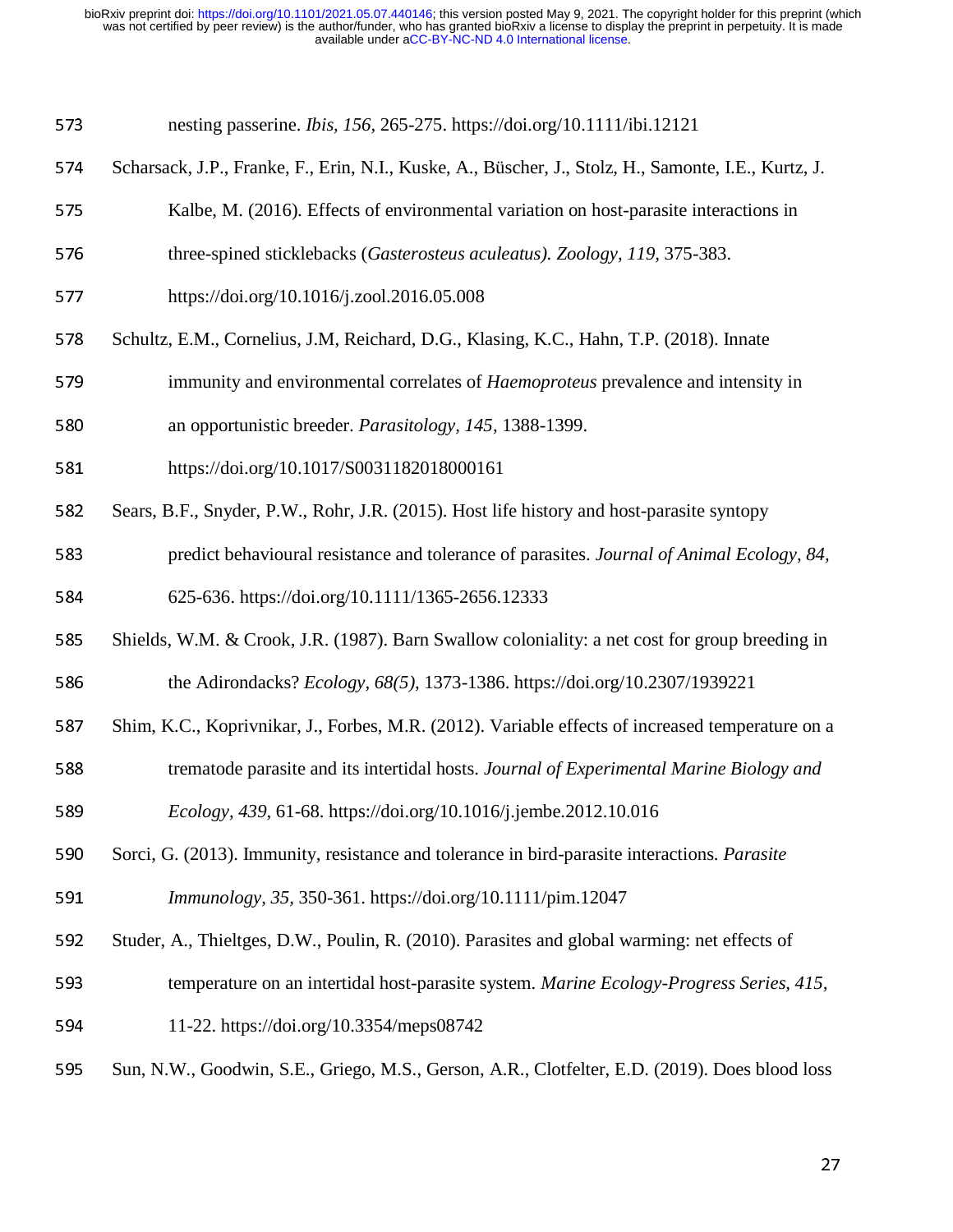- 596 explain higher resting metabolic rates in nestling birds with hematophagous
- 597 ectoparasites? *Journal of Avian Biology, 51(2), 1-8. https://doi.org/10.1111/jav.02264*
- <sup>598</sup>Ward, J.R., Kim, K., Harvell, C.D. (2007). Temperature affects coral disease resistance and
- 599 pathogen growth. *Marine Ecology Progress Series, 329*, 115-121.
- <sup>600</sup>https://doi.org/10.3354/meps329115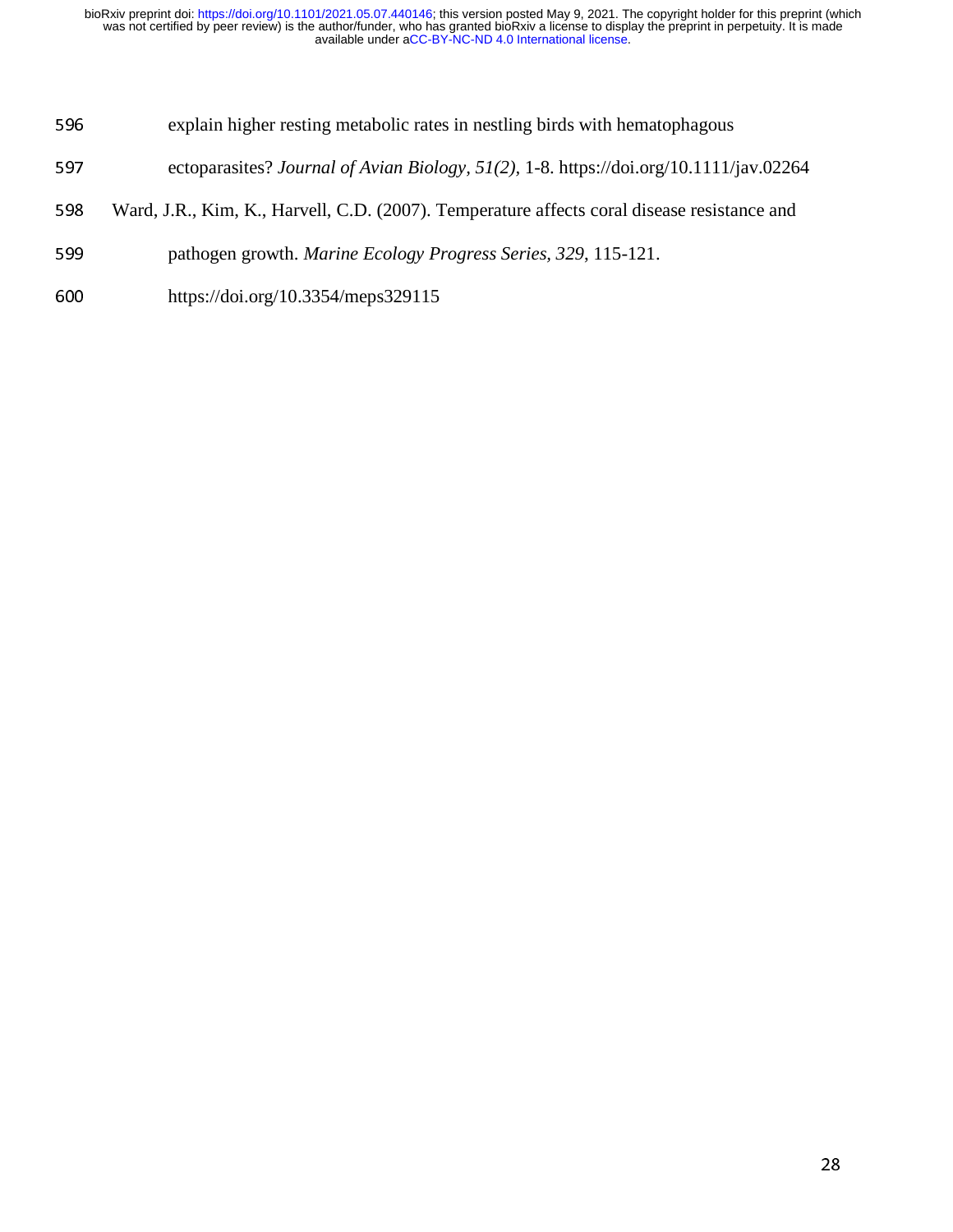### <sup>601</sup>**Figure Legends**

Figure 1. The effect heat treatment on nest temperature. In eastern bluebird nests, heat increased nest temperatures throughout the course of a day. Lines are predictions from generalized additive mixed models, which included random intercept terms for nest and date to account for the non-independence of individual observations within nests and dates. Error ribbons are standard errors 606 of model predictions.

607

<sup>608</sup>Figure 2. The effect of heat treatment and bird species on parasite abundance. A) When no heat <sup>609</sup>was applied to nests, parasite abundance was greater in nests with tree swallows compared to 610 nests with eastern bluebirds, but when heat was applied this effect was reversed. Means and 611 Poisson standard errors are shown. B) Accounting for the difference in the mass of the birds 612 according to species, when no heat was applied parasite density was still greater in nests with 613 tree swallows compared to nests with eastern bluebirds, but when heat was applied, parasite 614 densities were similar between eastern bluebird nests and tree swallow nests. Means and standard 615 errors are shown.

616

617 Figure 3. The influence of heat and parasite treatment on fledging success and growth. A) There <sup>618</sup>was no significant effect of heat and parasite treatments or their interaction on eastern bluebird 619 survival. B) For non-parasitized nests, tree swallow nestling survival was greater with heat 620 compared to no heat, and the magnitude of this difference between heat and no heat increased 621 when nests were parasitized. In both panels, means and binomial standard errors are shown. 622

 $29<sub>2</sub>$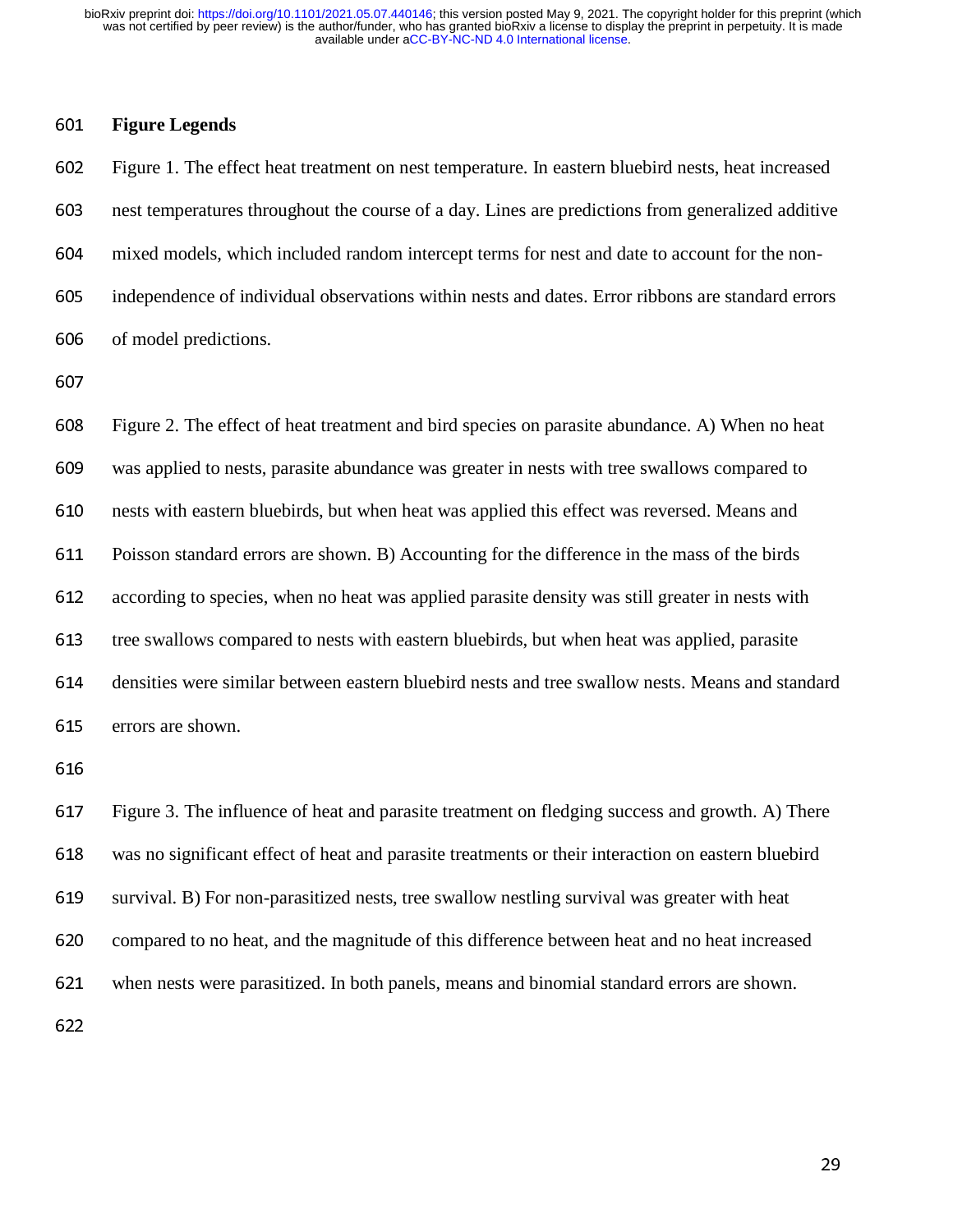- 623 Figure 4. The effect of heat treatment and parasites on hemoglobin levels in tree swallows. A)
- 624 Eastern bluebird hemoglobin levels were not influenced by heat treatment, parasite abundance,
- 625 or their interaction. B) When no heat was applied to tree swallow nests, hemoglobin levels
- 626 declined as parasite abundance increased. When heat was applied to nests, hemoglobin levels
- 627 remained fairly stable as parasite abundance increased.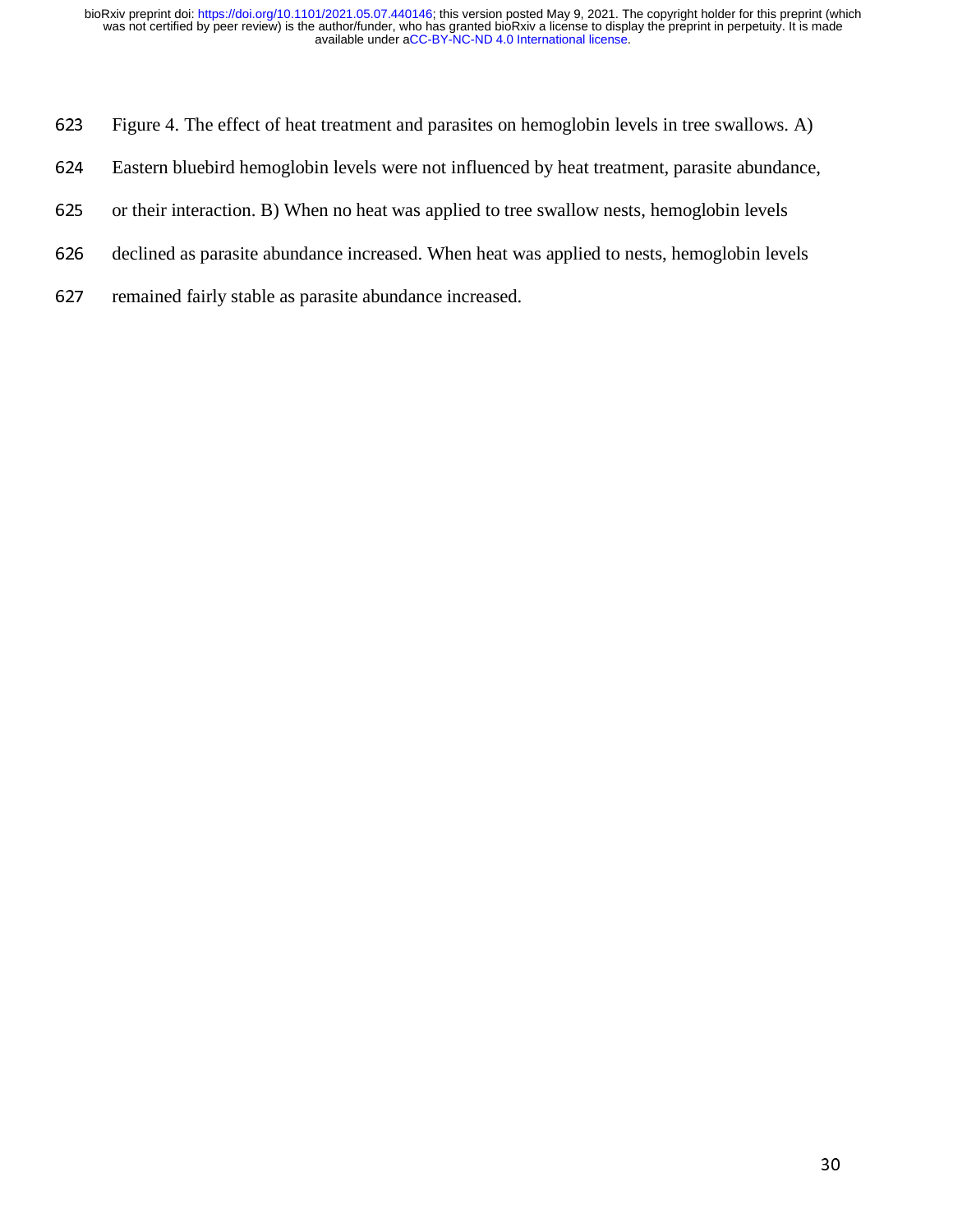# 628 Table 1. Effect of parasite and heat treatment on bluebird and tree swallow nestling growth and

|                         | Parasitized           |                       | Non-parasitized       |                       |
|-------------------------|-----------------------|-----------------------|-----------------------|-----------------------|
| Measurement             | No Heat               | Heat                  | No Heat               | Heat                  |
| <b>Eastern Bluebird</b> |                       |                       |                       |                       |
| Tarsus (mm)             | $18.62 \pm 0.30$ (12) | $18.70 \pm 0.17(13)$  | $19.11 \pm 0.19$ (10) | $18.56 \pm 0.29$ (10) |
| $1st$ Primary (mm)      | $13.94 \pm 1.09$ (12) | $17.12 \pm 0.88$ (13) | $16.58 \pm 0.78$ (10) | $14.51 \pm 0.99$ (10) |
| Bill length (mm)        | $5.17 \pm 0.11$ (12)  | $5.39 \pm 0.08$ (13)  | $5.34 \pm 0.07$ (10)  | $5.24 \pm 0.09$ (10)  |
| Mass(g)                 | $26.11 \pm 0.75$ (12) | $24.21 \pm 0.66$ (13) | $26.65 \pm 0.72$ (10) | $23.97 \pm 0.56(10)$  |
| Hemoglobin $(g/dl)$     | $10.54 \pm 0.59(11)$  | $10.46 \pm 0.73$ (13) | $11.78 \pm 0.49$ (10) | $10.86 \pm 0.22$ (9)  |
| <b>Tree Swallow</b>     |                       |                       |                       |                       |
| Tarsus (mm)             | $11.59 \pm 0.17(7)$   | $11.57 \pm 0.14$ (8)  | $11.60 \pm 0.08$ (8)  | $11.55 \pm 0.19(7)$   |
| $1st$ Primary (mm)      | $12.34 \pm 1.02$ (7)  | $13.66 \pm 1.30(8)$   | $12.88 \pm 1.41$ (8)  | $15.40 \pm 1.05$ (7)  |
| Bill length (mm)        | $4.29 \pm 0.12$ (7)   | $4.53 \pm 0.07$ (8)   | $4.45 \pm 0.14$ (8)   | $4.70 \pm 0.17$ (7)   |
| Mass(g)                 | $19.45 \pm 0.69(7)$   | $19.73 \pm 0.74$ (8)  | $20.76 \pm 0.85$ (8)  | $20.89 \pm 0.55(7)$   |
| Hemoglobin $(g/dl)$     | $10.25 \pm 1.09$ (6)  | $12.30 \pm 0.29(7)$   | $11.74 \pm 0.37$ (8)  | $12.32 \pm 0.18$ (6)  |

629 physiology. Numbers are mean  $\pm$  SE and numbers in parentheses are number of nests.

630

631

632

633

634

635

636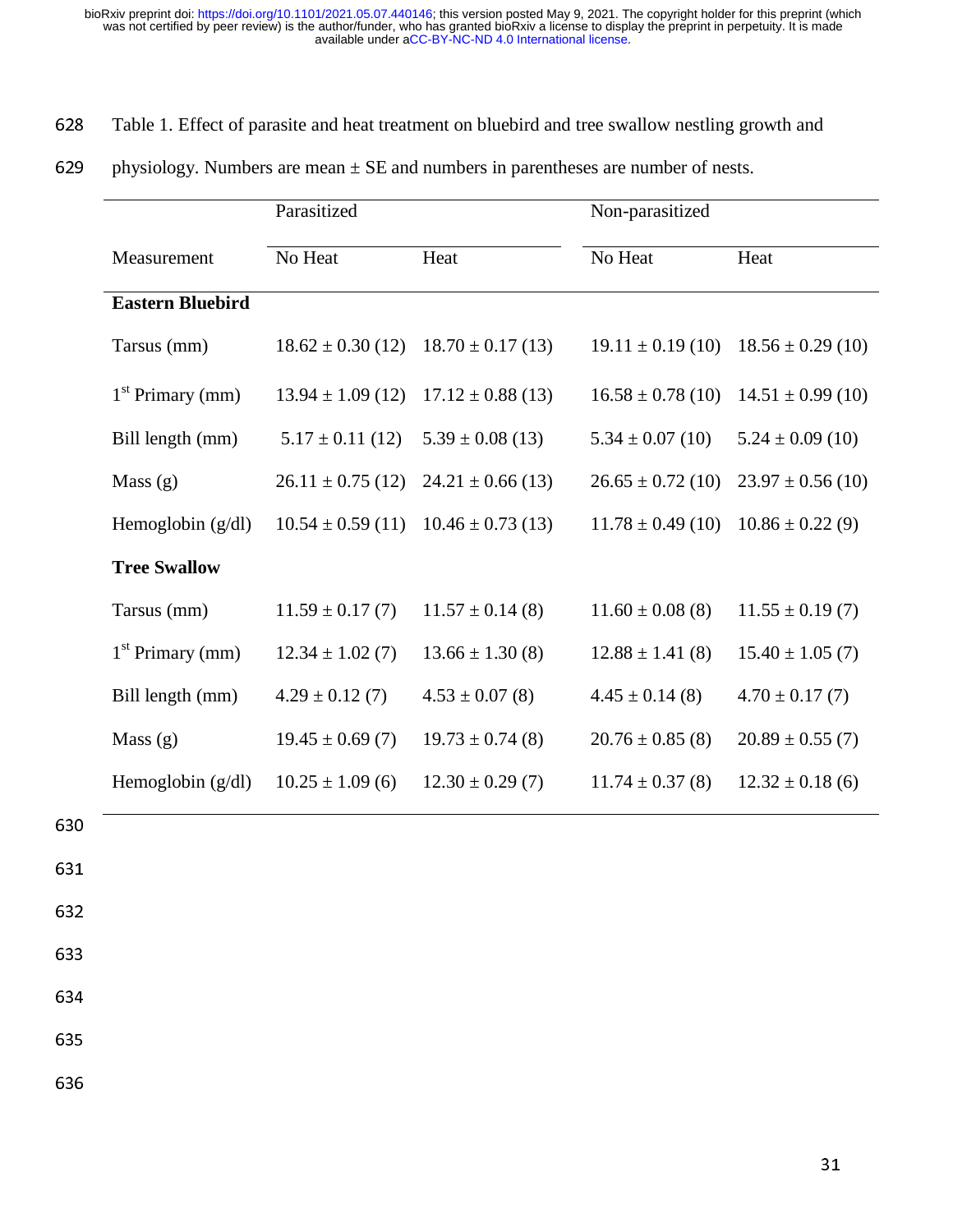637 Figure 1.

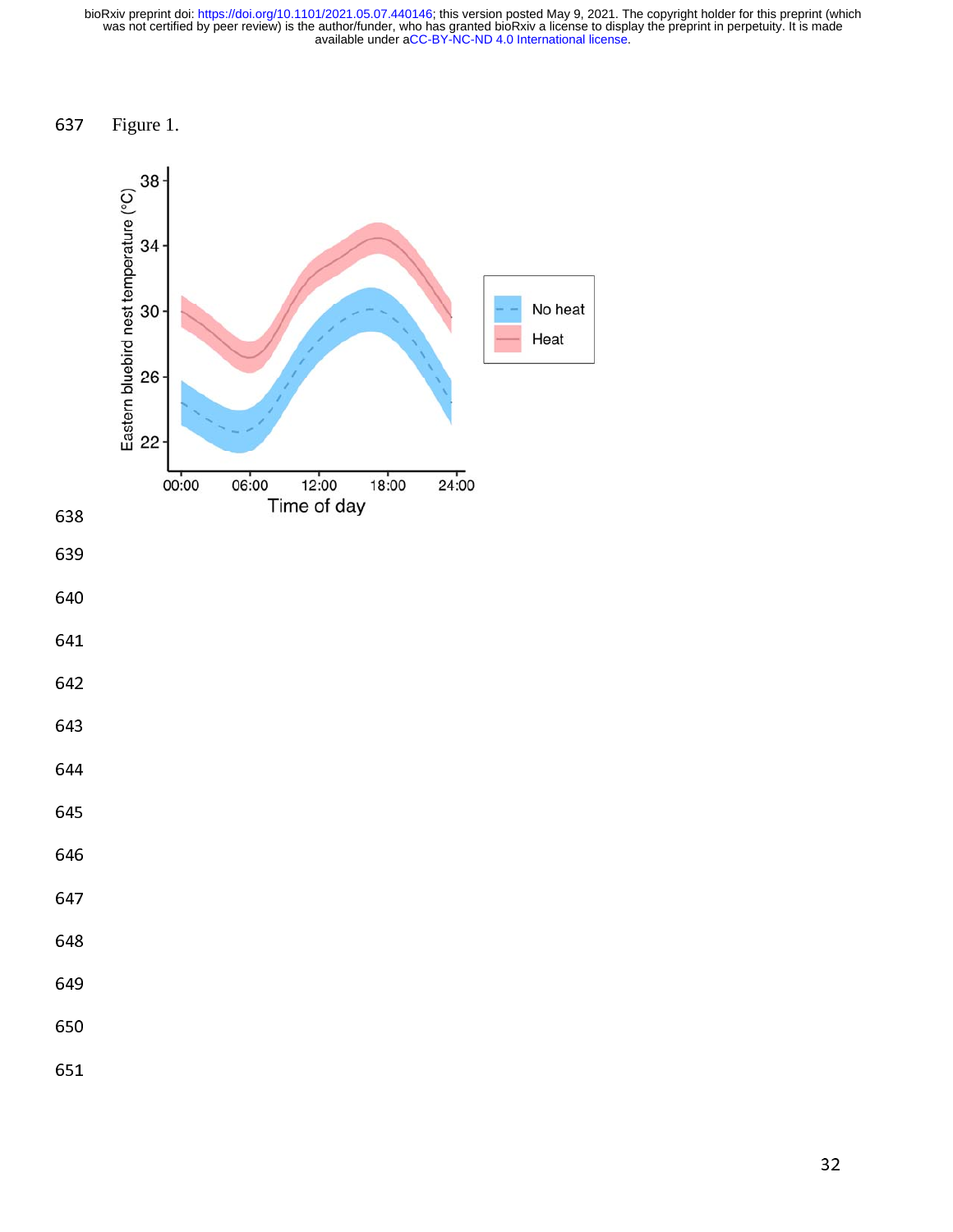652 Figure 2.

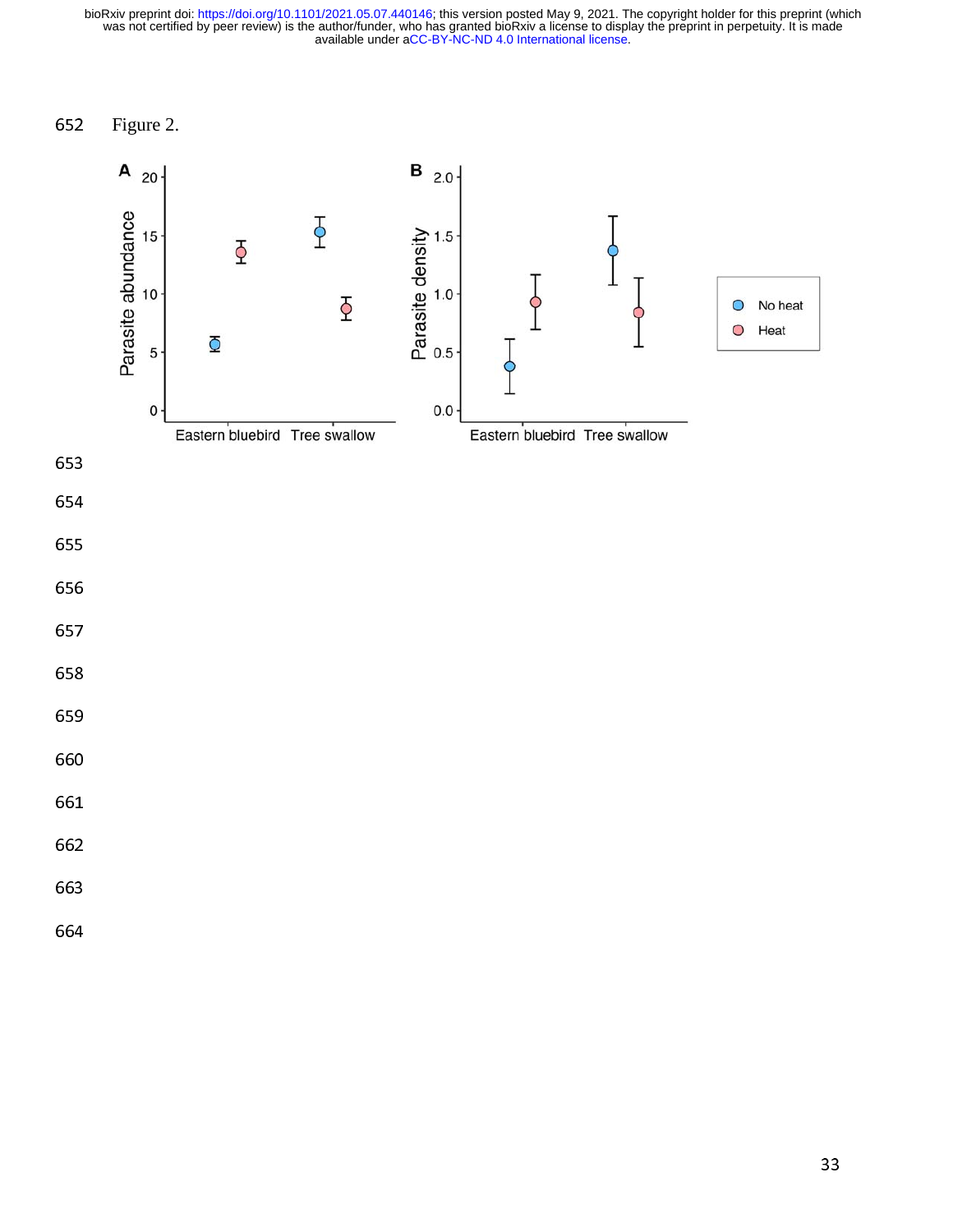